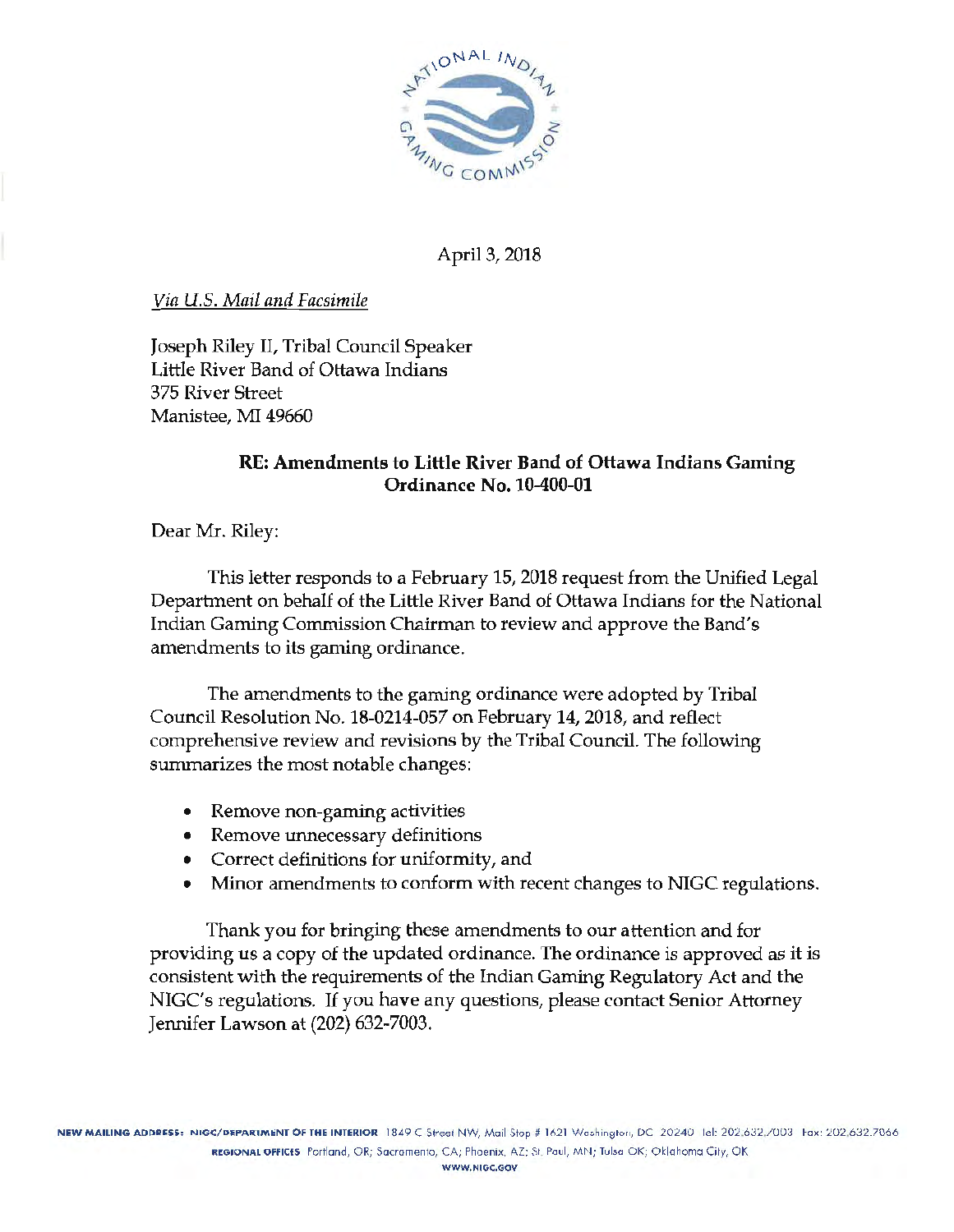Letter to Mr. Riley Re: Little River Band of Ottawa Ordinance approval April 3, 2018 page 2 of 2

Sincerely, sincerely,<br> $\int_{\mathcal{V}}$  for  $\left( \int_{\mathcal{V}} \int_{\mathcal{V}} \int_{\mathcal{V}} \int_{\mathcal{V}}$ Jonodev O. Chaudhuri<br>⁄Chairman

cc: Rebecca Liebing, Staff Attorney, Little River Band Unified Legal Department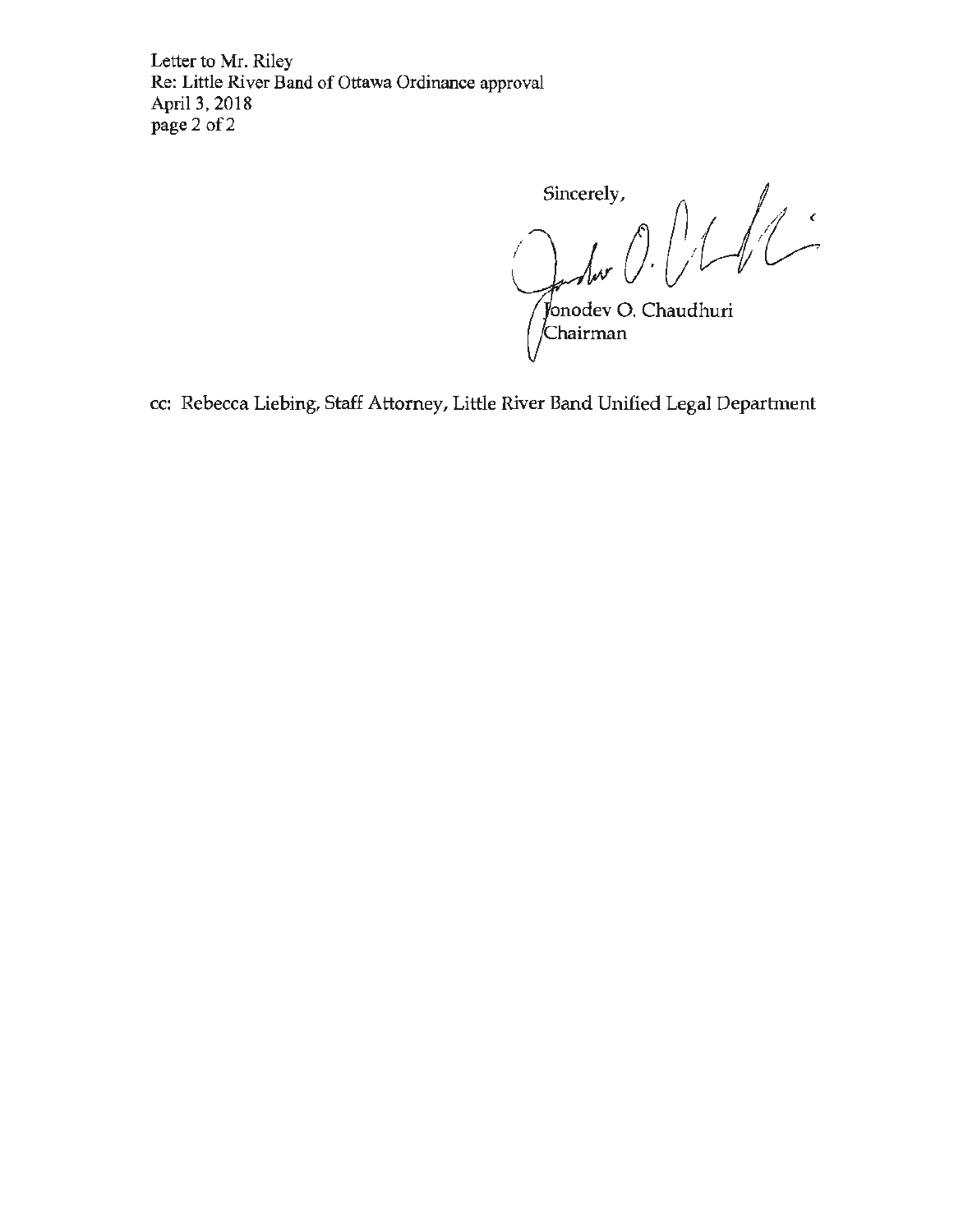

Little River Band of Ottawa Indians 2608 Government Center Drive Manistee, *MI* 49660 (231) 723-8288

## Resolution #18-0214-057

*Adoption ofTechnical Edits to Gaming Ordinance, Ordinance Number 10-400-01 and Authorization for the Unified Legal Department to Submit to National Indian Gaming Commission for Review and Approval* 

- WHEREAS, the status of the Gaa Ching Zijbi Daawaa Anishinaabek (Little River Band of Ottawa lndians) as a sovereign and Treaty-making power is confinned in numerous treaties, from agreements with the initial colonial powers on this land, to various treaties with the United States; and
- WHEREAS, the Little River Band of Ottawa Indians (Tribe) is descended from, and is the political successor to, the Grand River Ottawa Bands, signatories of the 1836 Treaty of Washington (7 Stat. 491) with the United States, as reaffirmed by federal law in P.L. 103-324, enacted in 1994; and
- WHEREAS, the Tribe adopted a new Constitution, pursuant to a vote of the membership on May 27, 1998, which Constitution became effective upon its approval by the Assistant Secretary-Indian Affairs on July 10, 1998; and
- WHEREAS, the Tribe adopted amendments to the Constitution on April 26, 2004, which became effective upon approval by the Assistant Secretary-Indian Affairs on May 13, 2004;and
- WHEREAS, the Tribe adopted amendments to the Constitution on July 11, 2016 which became effective upon approval by the Assistant Secretary-Indian Affairs on August 24,2016;and
- WHEREAS, the legislative powers of the Little River Band are vested in the Tribal Council at Article IV, Section 7 of the Constitution; and
- WHEREAS, the Tribal Council is authorized under Article JV, Section 7(a) of the Constitution to enact ordinances and adopt resolutions to provide for the public health, peace, morals, education and general welfare of the Little River Band and its members and to govern the conduct of members of the Little River Band and other persons within its jurisdiction; and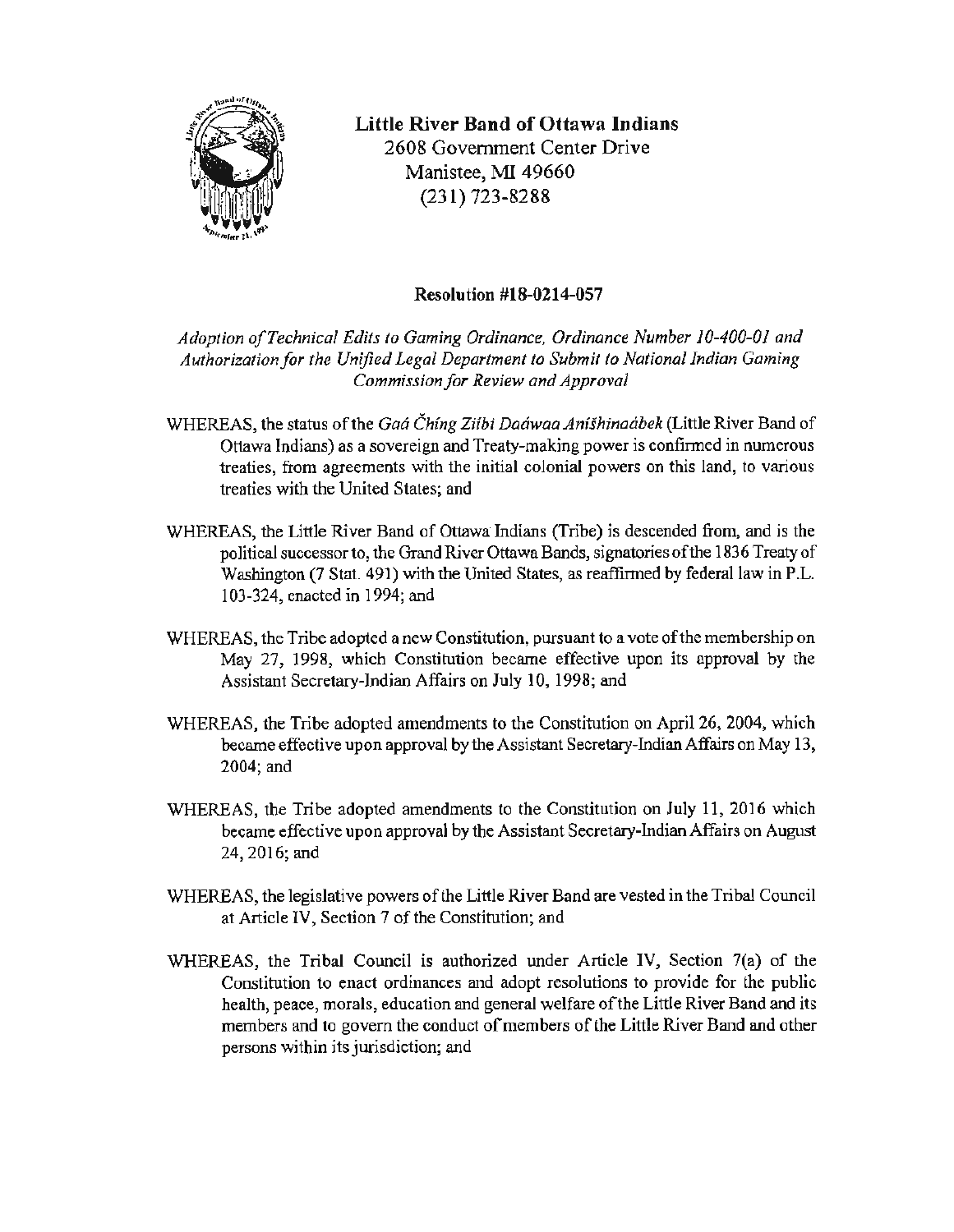Resolution #18-0214-057 Page 2 of 3

- WHEREAS, the Tribal Council is authorized under Article IV, Section 7(f) of the Constitution to create by ordinance regulatory commissions or subordinate organizations and to delegate to such organizations the power to manage the affairs and enterprises of the Little River Band; and
- WHEREAS, the Tribal Council adopted the Gaming Ordinance, Ordinance #02-400-01, to regulate the gaming enterprises of the Tribe and authorize and preemptively regulate the terms and conditions under which gaming may be conducted on the lands of the Tribe; and
- WHEREAS, Section 2710 of the Indian Gaming Regulatory Act requires that a Tribe adopt and submit its Gaming Ordinance to the Chairperson of the National Indian Gaming Commission for review and approval; and
- WHEREAS, Tribal Council adopted a revised Gaming Ordinance, Ordinance #07-400-01, by Resolution #07-0912-494, which was reviewed and approved by the National lndian Gaming Commission; and
- WHEREAS, Tribal Council adopted Resolution #11-0119-017, acknowledging receipt of approval by the National Indian Gaming Commission, repealing Ordinance #07-400- 01 and replacing it with Ordinance #10-400-01; and
- WHEREAS, the Tribal Council revised Ordinance #10-400-10 to lower the legal age for gaming patrons and Gaming Employees from twenty-one (21) to eighteen (18), by Resolution #15-0211-030, permanently adopting amendments approved by the National Indian Gaming Commission; and
- WHEREAS, the Tribal Council is recommending revisions to Ordinance #10-400-10 to remove non-gaming activities, remove wmecessary definitions, correct definitions for uniformity and remove sections better addressed in Tribal Regulation; and
- WHEREAS, the Tribal Council by and through the Unified Legal Department has consulted with the National Indian Gaming Commission on the proposed amendments and suggested technical edits.

NOW THEREFORE IT IS RESOLVED THAT the Tribal Council of the Little River Band of Ottawa Indians hereby adopts, under authority of the Little River Band of Ottawa Indians Constitution, the amendments to the Gaming Ordinance, Ordinance #10-400-10, which Ordinance shall be effective after approval by the National Indian Gaming Commission.

IT IS FURTHER RESOLVED THAT the Tribal Council authorizes Unified Legal Department to submit Gaming Ordinance #10-400-10 to the National Indian Gaming Commission for review and approval in accordance with the Indian Gaming Regulatory Act.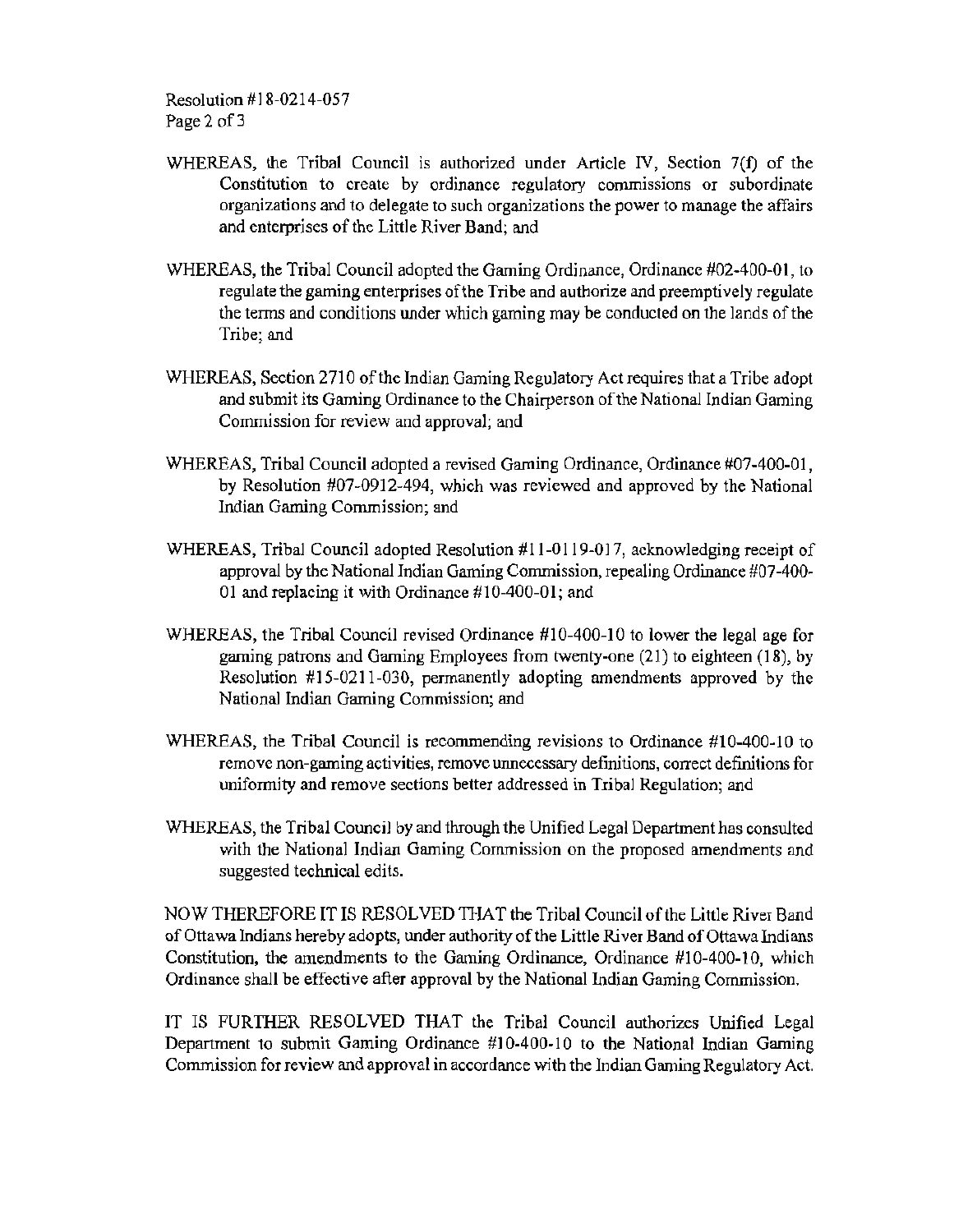Resolution #18-0214-057 Page 3 of 3

## CERTIFICATE OF ADOPTION

I do hereby certify that the foregoing resolution was duly presented and adopted by the Tribal Council with 9 FOR, 0 AGAINST, 0 ABSTAINING, and 0 ABSENT at a regular session of the Little River Band of Ottawa Indians Tribal Council held on February 14, 2018, at the Little River Band's Government Center in Manistee, Michigan, with a quorum being present for such vote.

Sandra Lewis, Tribal Council Recorder

Joseph Riley II, Tribal Council Speaker

Attest:

Distribution: Council Records Tribal Ogema Tribal Court Gaming Commission LRCR General Manager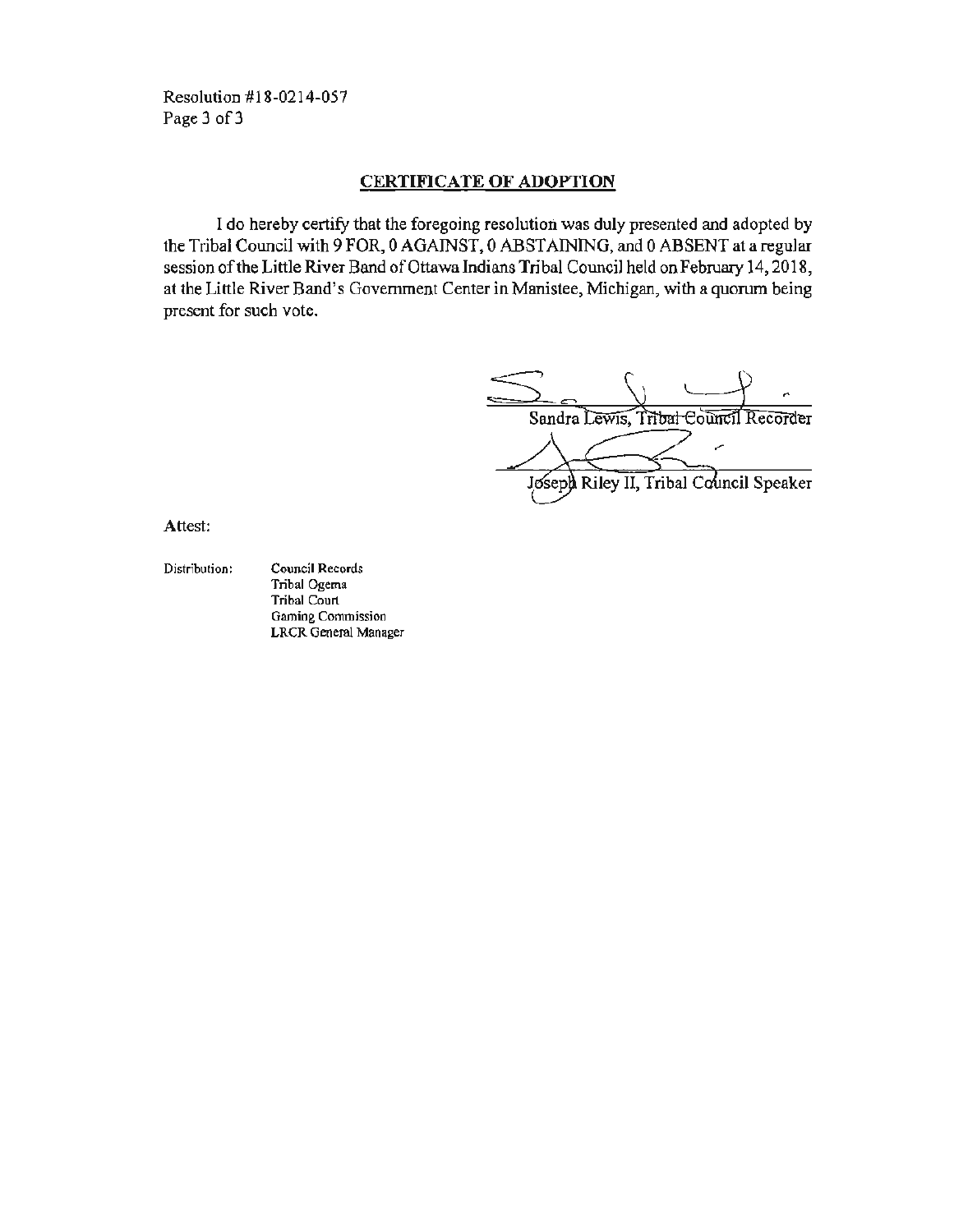## GAMING ORDINANCE Ordinance #10-400-01

## Article 1. Purpose; Findings.

- 1.0 I. *Purpose.* The Little River Band of Ottawa Indians, acting through its Tribal Council in the exercise of its inherent sovereign power to enact ordinances, regulate the commercial enterprises of the Tribe, and otherwise safeguard and provide for the health, safety, and welfare of the members of the Tribe, hereby establishes this Ordinance for the purpose of authorizing and comprehensively and preemptively regulating the terms and conditions under which Class II and Class III gaming may be conducted on the lands of the Tribe.
- 1.02. *Findings.* The Tribal Council of the Little River Band of Ottawa Indians finds that:
	- a. The Constitution of the Little River Band of Ottawa Indians delegates to the Tribal Council the responsibility to "... exercise the inherent powers of the Little River Band of Ottawa Indians by establishing laws through the enactment of ordinances and adoption of resolutions not inconsistent with this Constitution:
		- 1. to govern the conduct of members of the Little River Band of Ottawa Indians and other persons within its jurisdiction.
		- 2. to promote, protect and provide for public health, peace, morals, education and general welfare of the Little River Band of Ottawa Indians and its members[.]" Article IV, Section 7 (a).
	- b. The Constitution delegates to the Tribal Council the power and responsibility to manage all Tribal funds and direct how those funds may be used: Article IV, Section 7 (i) (2).
	- c. Article V, Section 4 (a) (8), authorizes the Tribal Ogema to manage the economic affairs, enterprises, property and other interests of the Tribe, consistent with ordinances and resolutions enacted by the Tribal Council.

## Article 2. Adoption; Amendment; Repeal; Severability.

2.01. *Adoption.* This Ordinance is adopted by the Tribal Council through:

- a. Resolution #97-0115-01 which adopted the original Ordinance;
- b. Resolution #99-0325-01 which re-codified and amended the Ordinance;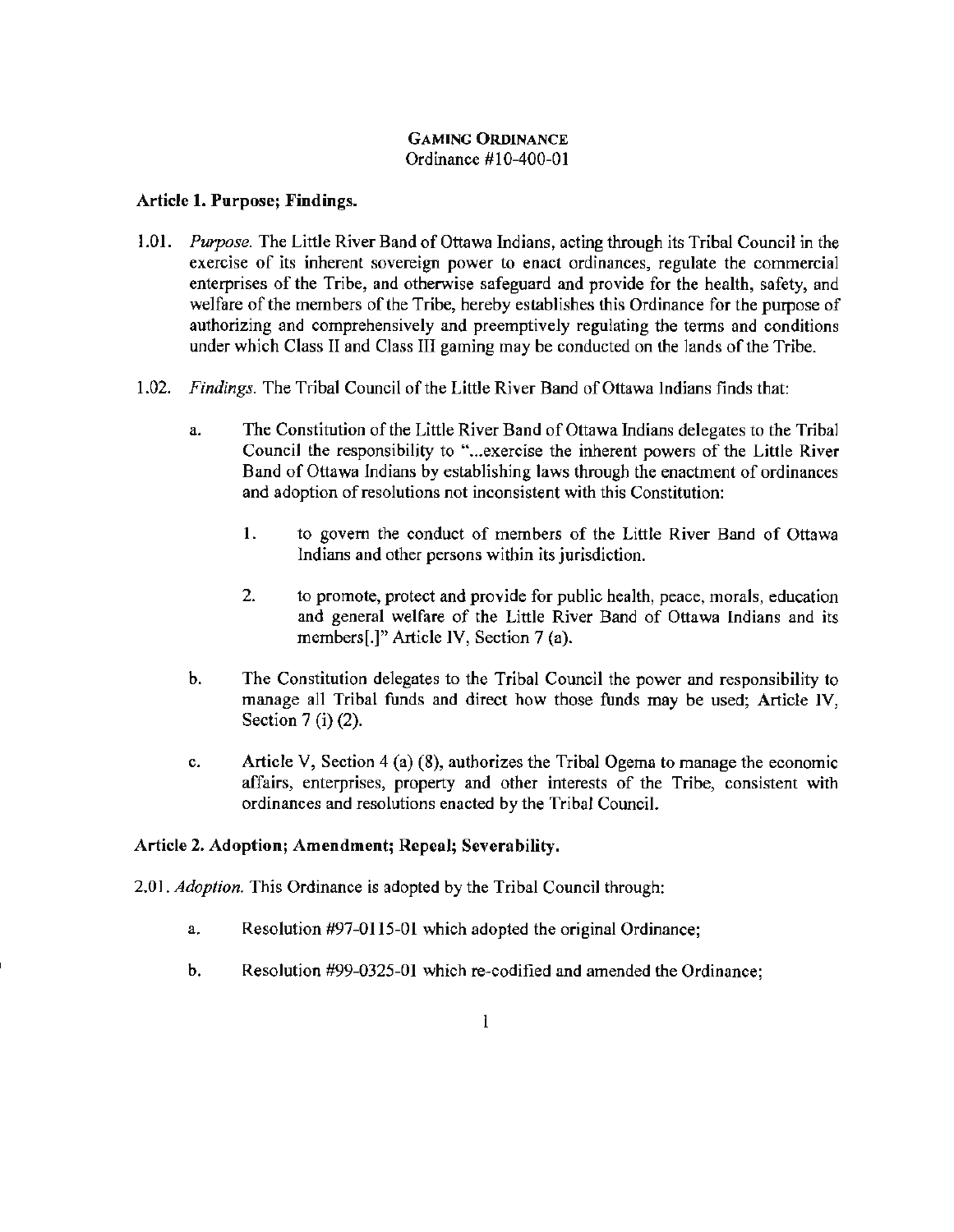- c. Resolution #00-1218-01 which further amended the Ordinance; and
- d. Resolution #02-0508-08 which repealed Ordinance #97-400-01 and replaced it with Ordinance # 02-400-01.
- e. Resolution #05-0323-121 which deleted references to management contracts, and made numbering clarifications among other amendments.
- f. Resolution #07-0912-494 which repealed Gaming Ordinance #02-400-01 and adopted Gaming Ordinance #07-400-01, amending the Ordinance to clarify and define gaming and non-gaming activities arising out of the growth of the gaming enterprise effective upon receipt of approval by the National Indian Gaming Commission.
- g. Resolution #10-1006-330, correcting technical deficiencies identified by the National Indian Gaming Commission among other amendments, renumbering the Ordinance, and authorizing resubmission to the National Indian Gaming Commission.
- h. Resolution #11-0119-017, acknowledging receipt of approval of the National Indian Gaming Commission, repealing Ordinance #07-400-01 and replacing it with Ordinance  $\#10-400-01$ , and providing that the Ordinance is effective as of January 20, 2011.
- 1. Resolution #12-0919-249, amending the Ordinance on an emergency basis to clarify and define the background investigation process of Gaming and Non-Gaming Employee Licenses.
- J. Resolution #12-1031-289, permanently adopting emergency amendments enacted on September 19, 2012.
- I. Resolution  $#14-0917-289$ , adopting amendments to lower the legal age for gaming patrons and Gaming Employees from twenty-one  $(21)$  to eighteen  $(18)$ , bringing the Ordinance into compliance with NIGC Regulations and authorizing submission to the NIGC for approval.
- m. Resolution #15-0211-030, permanently adopting amendments approved by the NIGC.
- n. Resolution #17-1104-376) approving the submission to NIGC of the amended Ordinance to remove non-gaming activities, remove unnecessary definitions. correct definitions for unifonnity, and remove sections better addressed in Tribal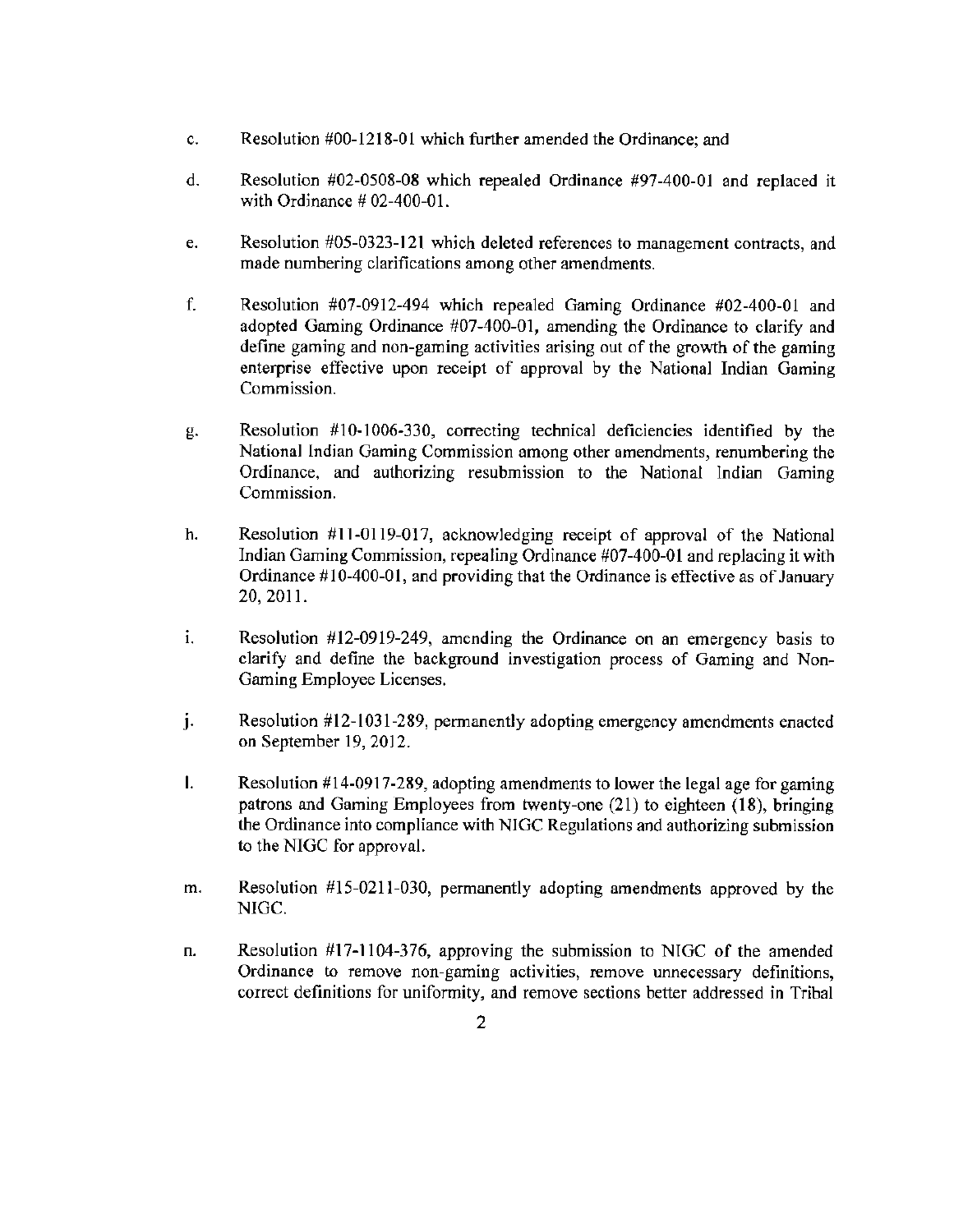Regulation.

- o. Resolution #18-0214-057, approving the submission to NIGC of amendments to the Ordinance after technical edits suggested by the NIGC.
- 2.02. *Amendment.* This Ordinance may be amended from time to time in accordance with the procedures set forth in the in the Administrative Procedures Act – Ordinance.
- 2.03 *Repeal.* This Ordinance may be repealed in accordance with the procedures set forth in the Administrative Procedures  $Act - Ordinance$ .
- 2.04. *Severability.* If any provision of this Ordinance or its application to any person or circumstance is held invalid, the invalidity does not affect other provisions or applications of this Ordinance which can be given effect without the invalid provision or application, and to this end the provisions of this Ordinance are severable.

## Article 3. Definitions.

- 3.01. *General.* In this Ordinance, except where otherwise specificaJly provided or the context otherwise requires, the following terms and expressions shall have the following meanings. The word "shall" is always mandatory and not merely advisory.
- 3.02. *Automated teller machines* means machines that dispense currency prompted by a customer's own credit or debit card that are not affixed to any gaming device and are not considered gaming devices.
- 3.03. *Class I Gaming* means social games solely for prizes of minimal value or traditional forms of Indian gaming engaged in by individuals as a part of, or in connection with, Tribal ceremonies or celebrations.
- 3.04. *Class* JI *Gaming* means Class 11 gaming as defined in IGRA, 25 USC *§* 2703 (7).
- 3.05. *Class III Gaming* means all fonns of gaming that are not Class l gaming or Class II gaming.
- 3.06. *Coin sorter* and/or *cash counter* means mechanical equipment the purpose of which is to count and display the value of coin or currency.
- 3.07. *Compact (Tribal-State Compact)* means an agreement between the State of Michigan and the Little River Band of Ottawa Indians concerning Class III gaming approved or deemed approved by the Secretary of the Interior and published in the Federal Register pursuant to 25 u.s.c. *§* 2710 (d).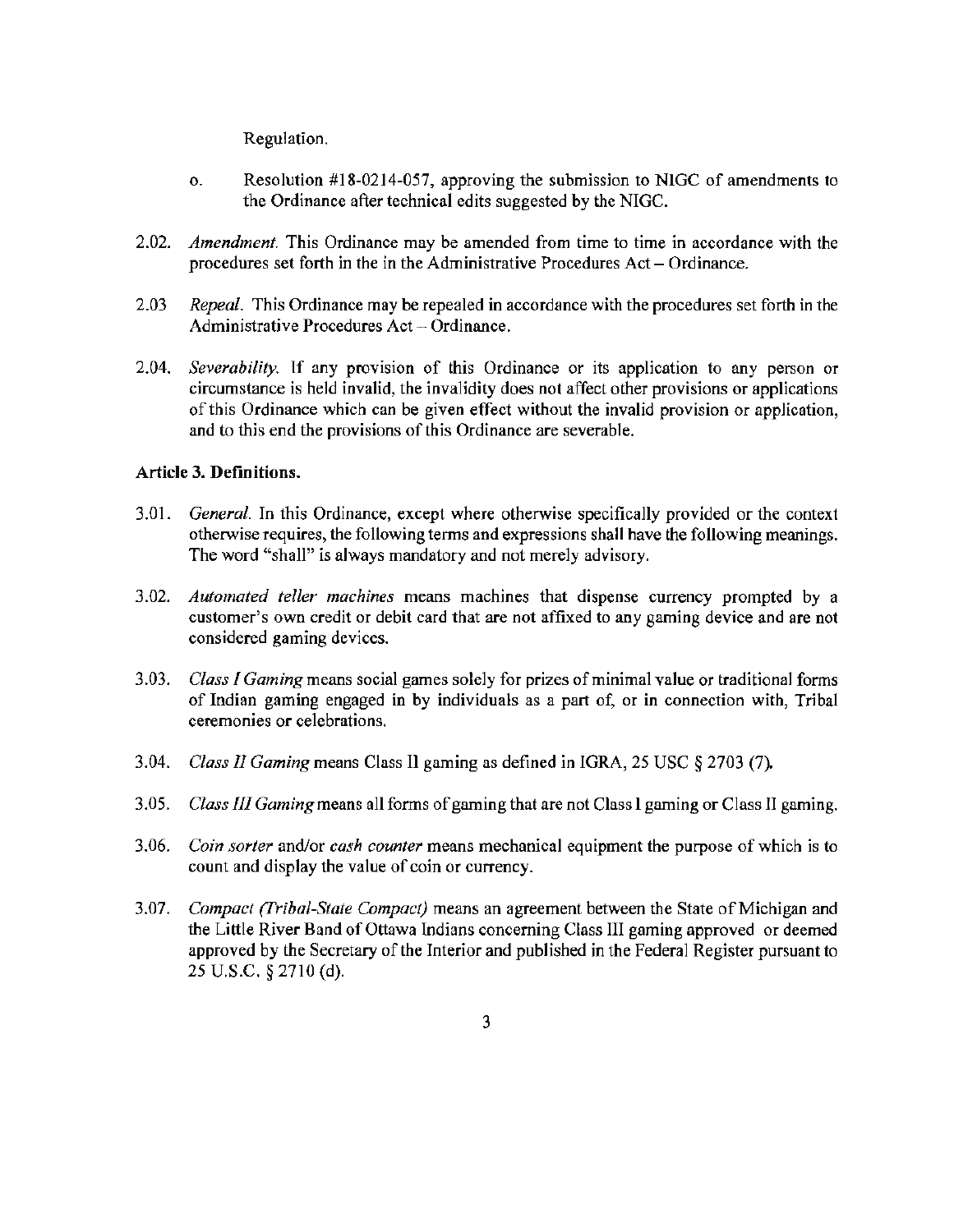- 3.08. *Complimentary service or item* means a service or item provided at no cost or at a reduced cost to a customer, at the discretion of an agent on behalf of the gaming operation or by a third party on behalf of the gaming operation.
- 3.09. *Director* means the Director of the Gaming Commission or any successor position with responsibility for overseeing the day-to-day operations of the staff of the regulatory agency.
- 3.10. *Employee* means any individual employed by a gaming enterprise in any capacity, whether by general operational terms of employment, contract or agreement.
- 3.11. *Gaming Employee* means a Key Employee or Primary Management Official, and includes individuals employed in one of the fo11owing capacities:
	- a. the person(s) having management responsibility for a management contract;
	- b. any person who has authority to hire and fire employees;
	- c. any person who has authority to set up working policy for a gaming activity in the gaming enterprise;
	- d. the Chief Financial Officer or other person who has financial management responsibility;
	- e. any person whose job description falls within the following departments: Finance, Information Technology, Security, Gaming Operations, Compliance and Marketing; and
	- f. if not otherwise included, any person whose total cash compensation is in excess of \$50,000.
- 3.12. *Gaming* means Class II and Class III gaming authorized by this Ordinance, the Compact, and as may be further authorized under IGRA.
- 3.13. *Gaming device* means a microprocessor-controlled electronic device which allows a player to play games of chance, some of which are affected by skill, which is activated by the insertion of a coin, currency, tokens, tickets, or by the use of credit, and which awards game credits, cash tokens, replays or a receipt that can be redeemed by the player.
- 3.14. *Gaming Employee License* means a license issued to a Gaming Employee, including individuals hired by or contracted within an employment position with the gaming enterprise. Gaming Employee Licenses are classified as Key Employee Licenses and Primary Management Official Licenses.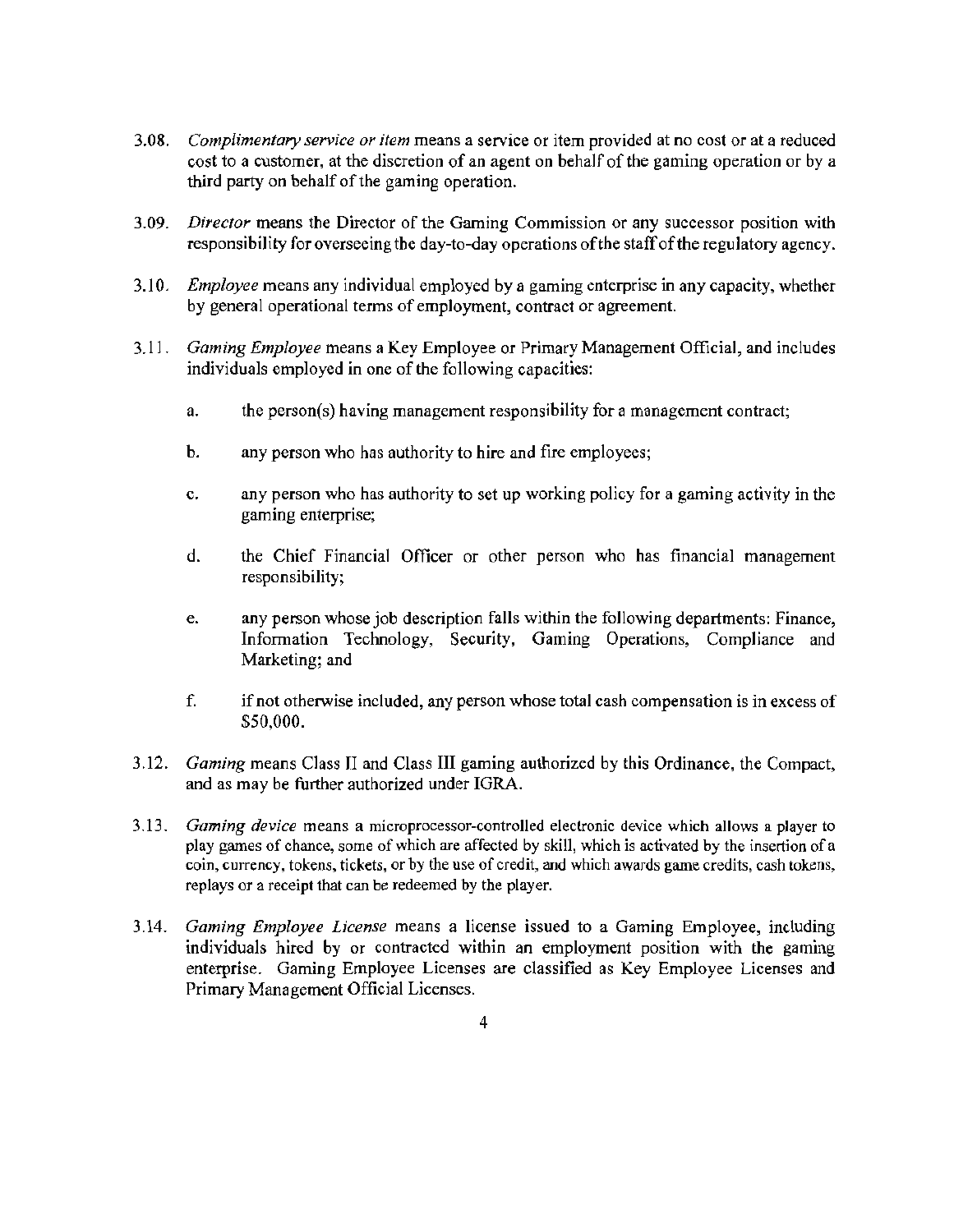- 3.15. *Gaming enterprise* means any commerciaJ enterprise of the Tribe authorized to engage in gaming, and all ancillary commercial activities within the gaming (facility(ies)) and other improvements constructed for the conduct of gaming.
- 3.16. *Gaming equipment or supplies* shall mean any equipment or mechanical, electromechanical or electronic contrivance, component or machine used in connection with gaming.
- 3.17. *Gaming facility* means the building, buildings, or structures, wherein gaming is permitted, performed, conducted, or operated, and associated or adjacent real property owned by the Tribe. Each gaming facility shall be constructed, maintained, and operated in a manner that adequately protects the environment, health, and safety of the public.
- 3.18. *Gaming rules* means the Tribal laws, and Federal laws regarding gaming activities, including by way of example the Gaming Ordinance, the Compact, and the IGRA.
- 3.19. *Gaming service* means any goods or services which directly relate to the conduct of gaming, security, or surveillance at a gaming enterprise.
- 3.20. *Gaming Vendors* means any vendors providing gaming services or concessions, gaming equipment, gaming devices, or supplies to the gaming enterprise.
- 3.21. *General Manager* means the highest level employee of the gaming enterprise.
- 3.22. JGRA means the Indian Gaming Regulatory Act of 1988, 25 U.S.C. *§* 2701 *el seq.,* as amended from time to time.
- 3.23. *Key Employee* means:
	- a. A person who performs one or more of the following functions:
		- 1. Bingo caller;
		- 2. Counting room supervisor;
		- 3. Chief of security;
		- 4. Custodian of gaming supplies or cash;
		- *5.* Floor manager;
		- 6. Pit boss;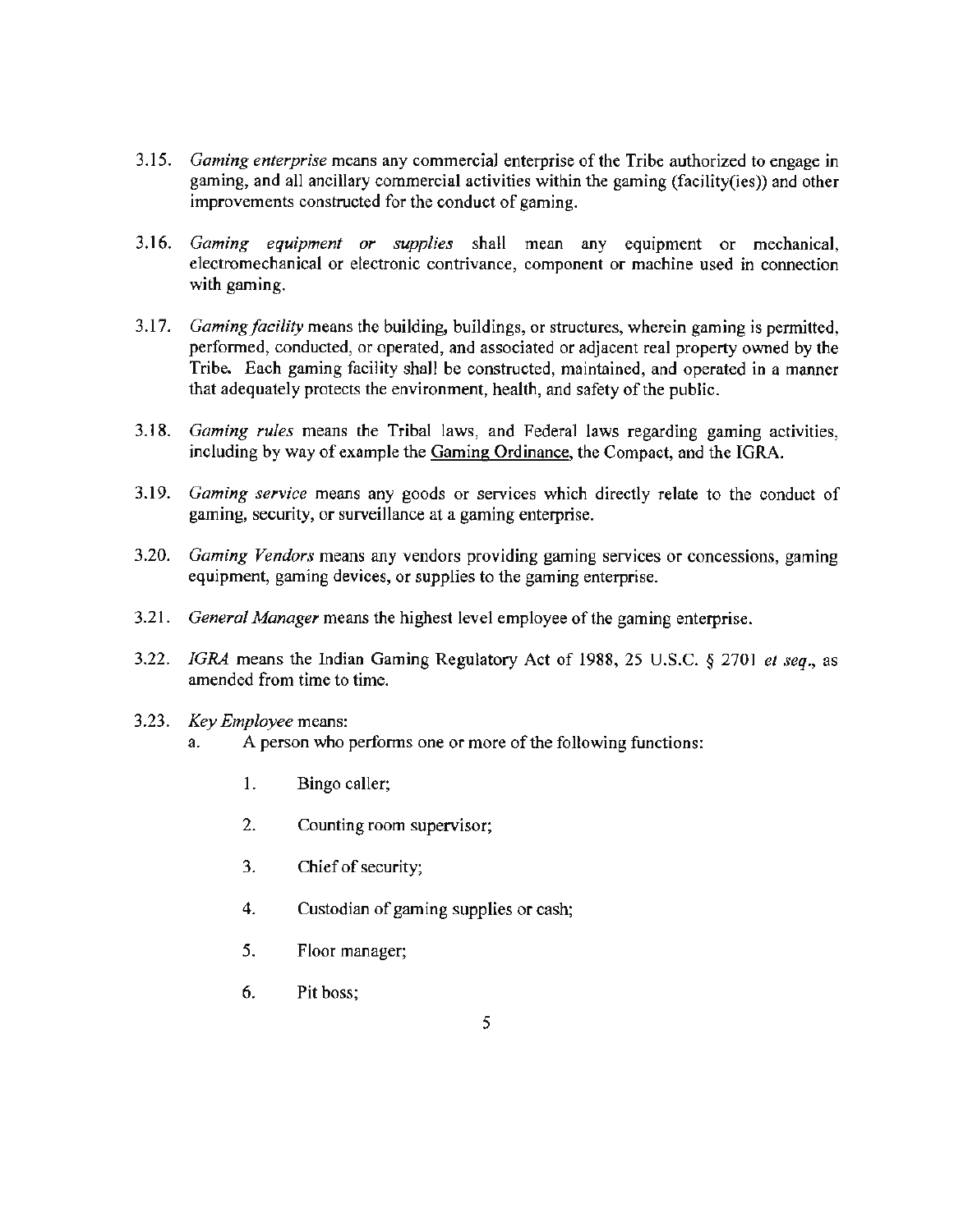- 7. Dealer;
- 8. Croupier;
- 9. Approver of credit; or
- 10. Custodian of gaming devices, including persons with access to cash and accounting records within such devices;
- b. If not otherwise included, any person whose total cash compensation is in excess of \$50,000.00 per year;
- c. If not otherwise included, the four most highly compensated persons in the gaming operation; or
- d. Any other person desjgnated by the regulatory agency as a Key Employee.
- 3.24. *License* means any official and revocable authorization granted for a limited period of time by the regulatory agency pursuant to this Ordinance to an applicant to conduct business or gain employment in any gaming enterprise. There are three types of licenses: Gaming Facility License, Gaming Vendor License, and Gaming Employee License.
- 3.25. *National Indian Gaming Commission (NJGC)* means the Commission established pursuant to IGRA.
- 3.26. *Net revenues* means the gross gaming revenues of an Indian gaming operation less:
	- a. amounts paid out as, or paid for, prizes; and
	- b. total gaming-related operating expenses, including all those expenses of the gaming operation commonly known as operating expenses and non-operating expenses consistent with professional accounting pronouncements, excluding management fees.
- 3.27. *Primary Management Official* means an employee who meets the following qualifications:
	- a. Any person who has authority:
		- I. To hire and fire employees; or
		- 2. To set up working policy for any gaming activity; or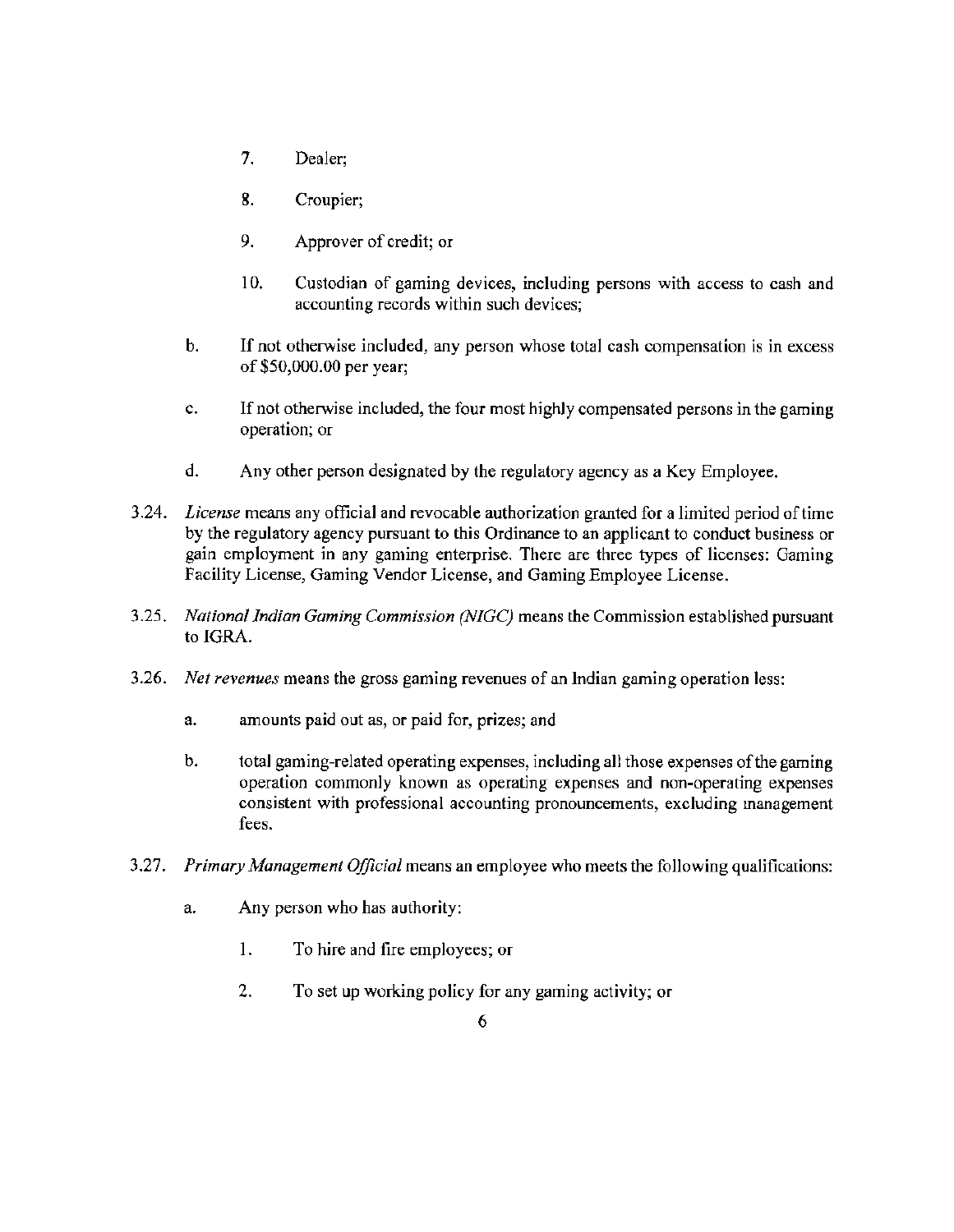- b. The Chief Financial Officer or other person who has financial management responsibility;
- c. Any person having management responsibility for a management contract; or
- d. Any other person designated by the regulatory agency as a Primary Management Official.
- 3.28. *Primary Management Official License* means a license issued to a Primary Management Official, including individuals hired by or contracted within an employment position with the gaming enterprise.
- 3.29. *Regulatory agency* means the Little River Band of Ottawa Indians Gaming Commission, created by Ordinance #04-400-04, or such other regulatory body created by Ordinance.
- 3.30. *Indian lands* mean all lands now or in the future held in trust by the United States for the benefit of the Tribe acquired by or for the Tribe, or such other lands upon which gaming may lawfully be conducted pursuant to IGRA.
- 3.31. *Secretary* means the Secretary of the United States Depattment of the Interior or his/her designee.
- 3.32. *Stale* means the State of Michigan.
- 3.33. *Tribal Court* means the Tribal Court and Tribal Court of Appeals of the Little River Band of Ottawa Indians and all other TribaJ judicial forums now or hereinafter established by the Tribe.
- 3.34. *Tribe* means the Little River Band of Ottawa Indians.
- 3.35. *Tribal Member* means an individual enrolled as a member of the Little River Band of Ottawa Indians.

#### Article 4. Classes of Gaming Authorized; Minimum Gaming Age.

- 4.01. *Class JI Gaming Authorized* Class 11 gaming is hereby authorized.
- 4.02. *Class 111 Gaming Authorized* Class Ill gaming is also authorized.
- 4.03. *Class II and/or Class* JI] *Facility License Required.* Class II and Class Ill gaming authorized by this Ordinance shall be conducted only by persons or entities which have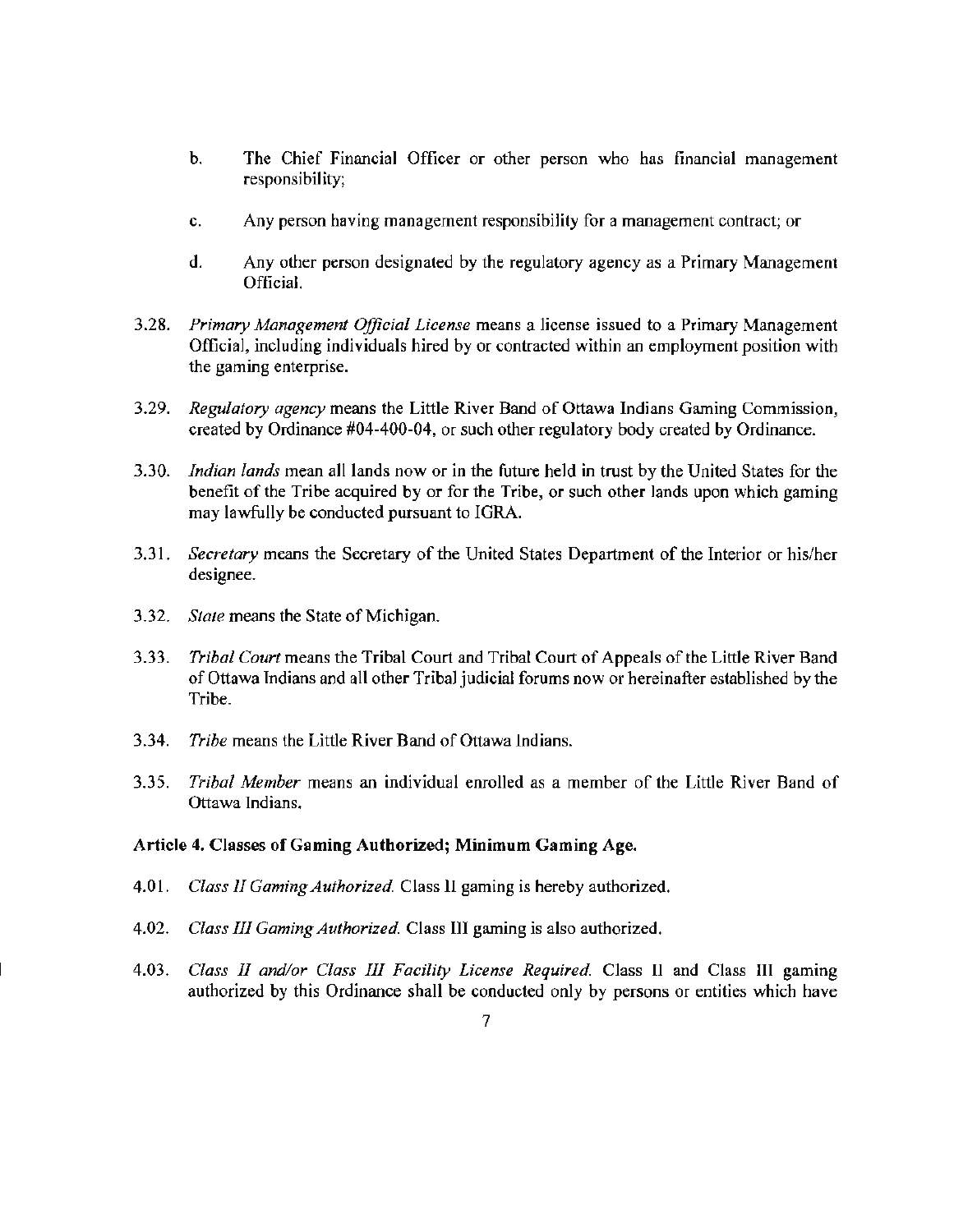obtained a valid Gaming Facility License issued by the regulatory agency pursuant to criteria set forth in this Ordinance and regulations adopted pursuant to and consistent with this Ordinance.

4.04. *Gaming Age Minimum.* No person under the age of eighteen (18) may gamble in a gaming enterprise authorized under this Ordinance.

#### Article 5. Tribal Ownership Required.

- 5.01. *Sole Proprietmy Interest Required.* The Tribe shall have the sole proprietary interest in, and responsibility for the conduct of any gaming enterprises authorized by this Ordinance.
- 5.02. *Private/Individual Ownership Prohibited.* No individual, partnership, corporation or entity of any kind shall own in whole or in part any Class II or Class Ill gaming enterprise authorized or regulated by this Ordinance.
- 5.03. *Management Contracts Authorized.* Nothing in this Ordinance shall preclude the Tribe from entering into management contracts as authorized under IGRA.
- 5.04. *Registered Agents.* The Tribe designates the Tribal Ogema and the Tribal Council Speaker as the agents for service of any official detennination, Order or Notice of Violation.

## Article 6. Use of Gaming Revenue.

- 6.0 I. *Permitted Uses.* Net revenues from Class II and Class III gaming shall be used only for the following purposes:
	- a. to fund tribal government operations and programs;
	- b. to provide for the general welfare of the Tribe and its members;
	- c. to promote Tribal economic development;
	- d. to donate to charitable organizations;
	- e. to help fund operations of local governmental agencies.

The Tribe may only make per capita payments to Tribal members from net revenues pursuant to the requirements of Tribal law, the Indian Gaming Regulatory Act and the plan approved by the Tribal Council and by the Secretary of the Interior.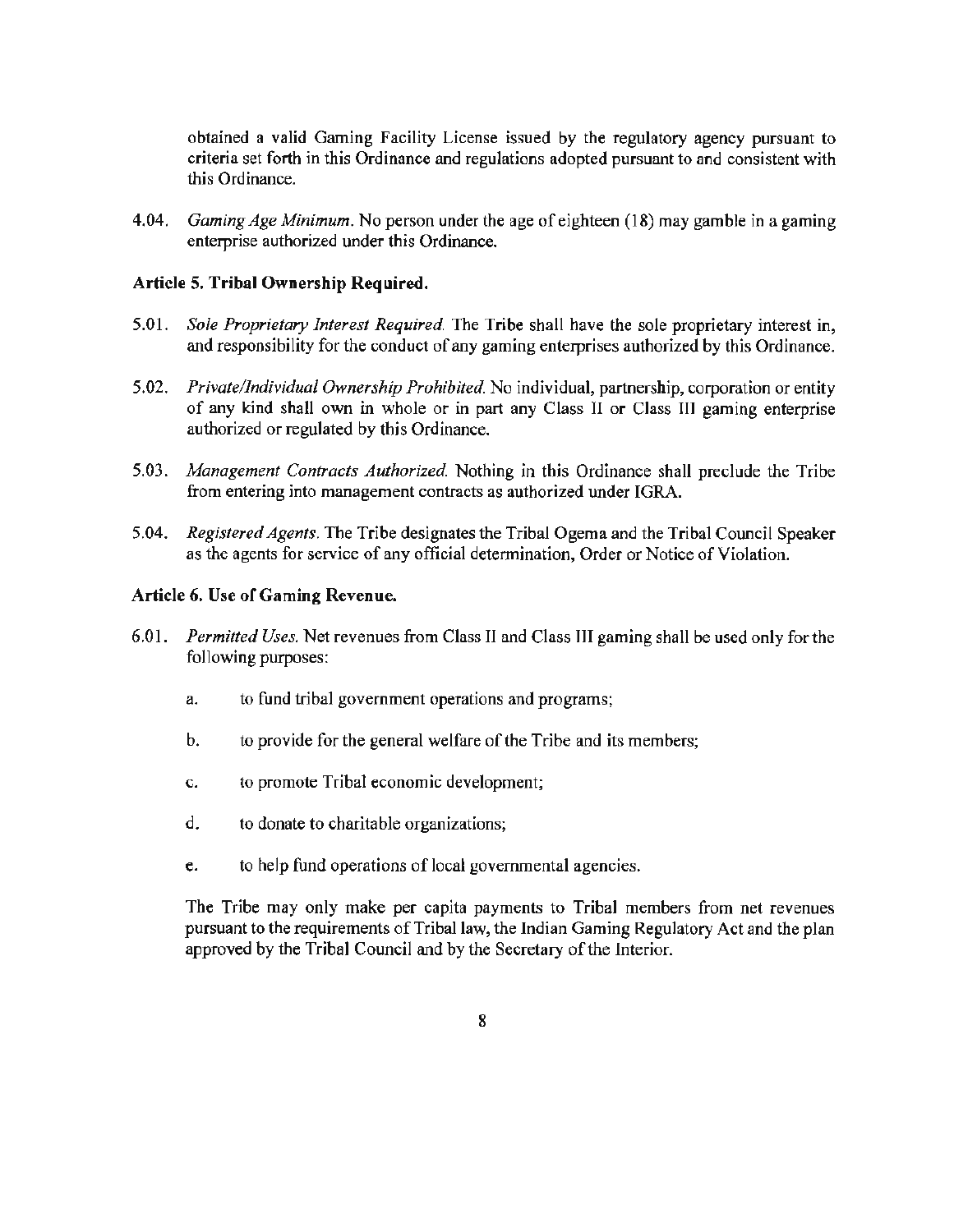## Article 7. Audit and Record-keeping Requirements.

- 7.01. *Annual Audit.* The regulatory agency shall cause to be conducted an independent audit of all gaming enterprises on an annual basis and shall submit the resulting audit reports to the Tribal Council and the NIGC.
- 7.02. *Audit to Include Contracts for Gaming Services, Concessions, Equipment, Devices or Supplies.* All gaming-related contracts that result in the purchase of services, concessions, equipment, devices, or supplies for more than \$25,000 in any year (except contracts for professional legal and accounting services) shall be specifically included within the scope of the audit conducted under Section 7.01 of this Ordinance,.
- 7.03. *Record-keeping Requirements.* Each gaming enterprise conducting Class II or Class III gaming shall keep accounting records on a double entry system of accounting, maintaining detailed, supporting, and subsidiary records which can be identified to each gaming facility. Gaming enterprises subject to this provision shall maintain the following records for not less than five years:
	- a. Revenues, expenses, assets, liabilities and equity for the location at which Class II or Class III gaming is conducted;
	- b. Daily cash transactions for each Class II or Class III game at the location at which gaming is conducted, including but not limited to transactions relating to each gaming table bank, game drop box and gaming room bank;
	- c. All markers, IOUs, returned checks, hold checks or other similar credit instruments;
	- d. Individual and statistical game records (except card games) to reflect statistical drop and statistical win; for electronic, computer, or other technologically assisted games, analytic reports which show the total amount of cash wagered and the total amount of prizes won;
	- e. Contracts, correspondence and other transaction documents relating to all vendors;
	- f. Records of all gaming enforcement activities;
	- g. Audits prepared by or on behalf of the Tribe; and
	- h. Personnel information on all employees, including rotation sheets, hours worked, employee profiles and background checks.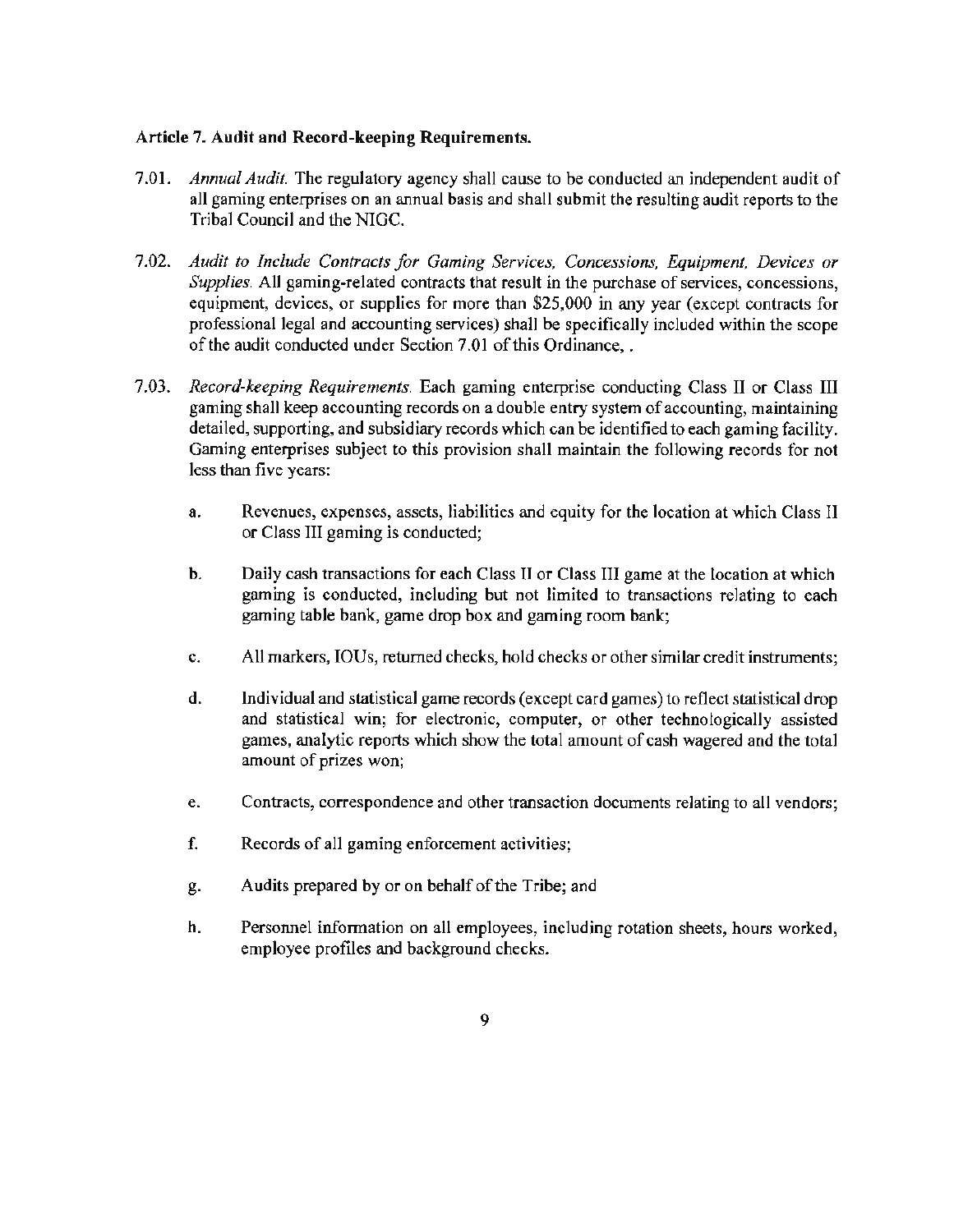## Article 8. Licensing.

- 8.01. *Licenses Required.* The regulatory agency, consistent with IGRA, the Compact, and this Ordinance, shall ensure that the following minimum groups are licensed. Provided that, the regulatory agency may develop additional licensing requirements or background information requirements within regulations that meet or exceed the requirements set forth in IGRA, the Compact or this Ordinance.
	- a. Gaming facility(ies)
	- b. Gaming employees of a gaming enterprise
	- c. Gaming vendors
- 8.02. *Gaming Facility.* No person shall conduct Class 11 or Class IJI gaming within the jurisdiction of the Tribe unless such gaming is conducted at a facility licensed by the regulatory agency as set forth in Article 9.
- 8.03. *Gaming Employees of a Gaming Enterprise.* No person shall be employed in any gaming enterprise as a Key Employee or Primary Management Employee, including but not limited to consultants, independent contractors, and contracted employees, within the jurisdiction of the Tribe unless licensed by the regulatory agency as set forth in Article 10.
- 8.04. *Gaming Vendor.* No gaming vendor shall contract with any gaming enterprise within the jurisdiction of the Tribe unless licensed by the regulatory agency in accordance with Article 11.
- 8.05. *Temporary Licenses.* The regulatory agency shall issue regulations that authorize the use of temporary licenses. Temporary licenses shall only be issued to an applicant after the completion of an application for a license and following a preliminary review period, during which time the regulatory agency shall perform a credit check and a background check. Temporary licenses shall be valid for no longer than thirty (30) calendar days from the date of issuance. A temporary license may be rescinded prior to the conclusion of the thirty (30) calendar day period if the applicant has been determined unsuitable for licensure under applicable gaming rules. Notice of rescission of a temporary license shall be presented to the applicant and the gaming enterprise.

## Article 9. Gaming Facility Licenses.

9.01. *License Required.* As set forth in Section 8.02, no person shall conduct Class Il or Class III gaming activities within the jurisdiction of the Tribe unless such gaming activity is conducted at a gaming facility licensed by the regulatory agency. No license may be issued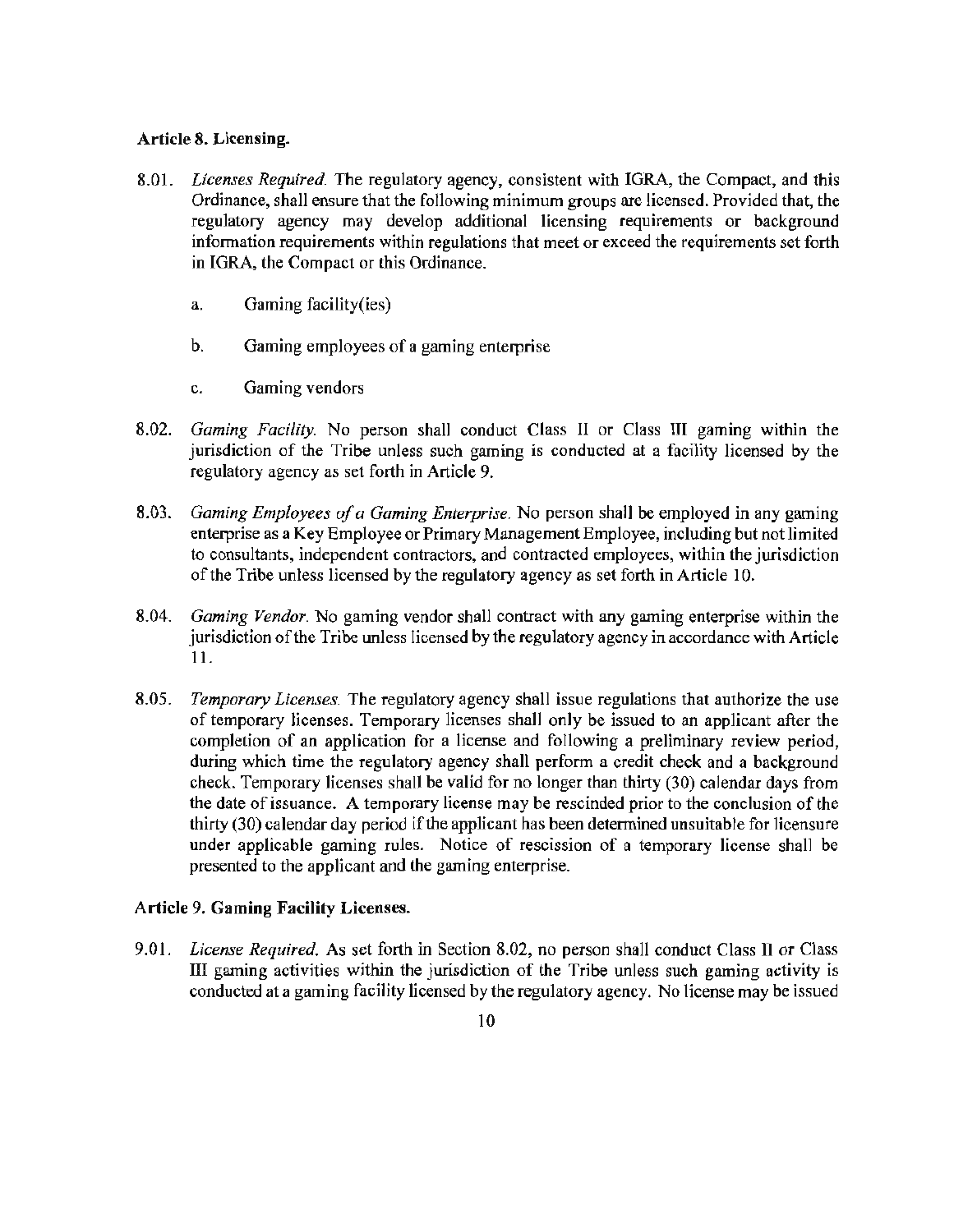for any gaming facility that is owned or operated by any person other than the Tribe. If a gaming activity is proposed in more than one building at the site of any gaming enterprise, a separate Gaming Facility License shall be required for each building or location where Class II or Class HI gaming is conducted under this Ordinance.

- 9.02. *Types of Licenses.* The Tribe may issue each of the following types of Gaming Facility Licenses:
	- a. *Class II Operations in a Gaming Facility.* This license shall be required of all gaming enterprises operating one or more Class II gaming activities in each gaming facility.
	- b. *Class Ill Operations in a Gaming Facility.* This license shall be required for all gaming enterprises operating any gaming other than Class I or Class II gaming in each gaming facility. A Class III Gaming Facility License includes the operation of Class **l** or Class II gaming when so noted on the license application and on the issued license.
- 9.03. *Gaming Facility Application Procedures.* In order to obtain a Gaming Facility License, the gaming enterprise requesting such license shall submit an application on the form provided by the regulatory agency. The applicant shall include all of the following infotmation:
	- a. A description of the gaming activity proposed, including, but not limited to:
		- 1. the type of gaming proposed, along with all instructions, procedures, internal controls, and other documents related to the proposed gaming; and
		- 2. the maximum number and types of table games, card games, and gaming devices expected to be in the gaming facility at any one time; and
		- 3. the number and types of table games, card games, and gaming devices expected to be in use when the gaming facility first opens; and
		- 4. the days and hours of operation proposed.
	- b. A description of the gaming facility proposed, including the layout of all table games, card games, and gaming devices and the surveillance systems within the gaming facility.
	- c. The location proposed for such gaming facility.
	- d. A description of the security, police, fire protection, environmental, health, safety,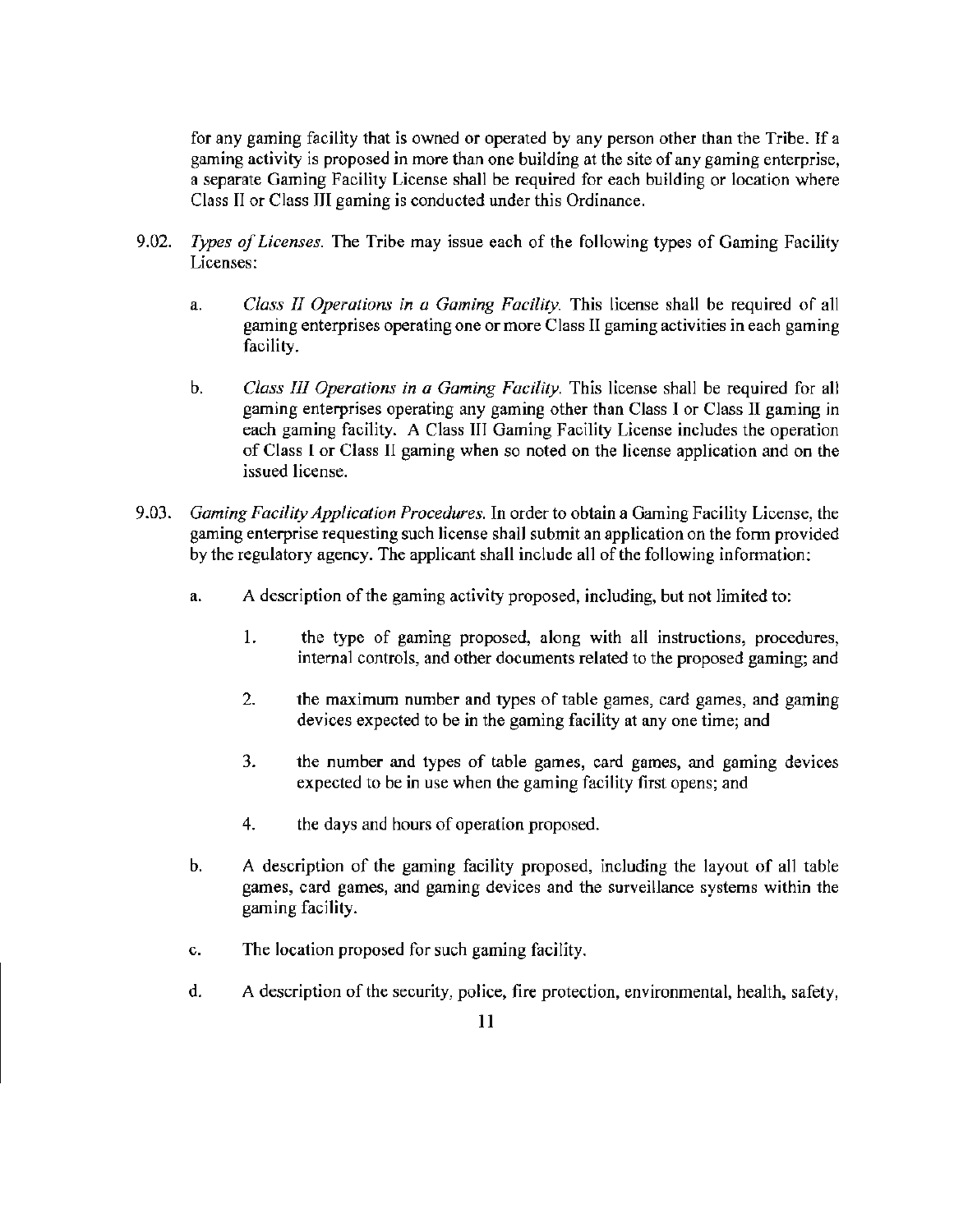and other public safety services to be available in the proposed gaming facility and to the patrons of such gaming facility.

- e. A description of the accounting procedures as required in Section 7.03 in each gaming facility.
- f. The name, address, title, and a job description (including duties and responsibilities) of each employee who will be employed at the proposed gaming facility.
- 9.04. *Threshold Criteria Which a Gaming Facility Must Meet.* In addition to the information required in the Gaming Facility License application, an applicant for a Class II or Class Ill Gaming Facility License must provide documentation that the gaming enterprise and proposed gaming facility will meet the following threshold criteria:
	- a. The proposed gaming facility is to be located on Indian lands, and if the lands are acquired after October, 17, 1988, they must be eligible for gaming under a specific provision of 25 U.S.C. *§* 2719.
	- b. The proposed gaming activity is to be played as Class IT or Class III gaming as defined by this Ordinance and JGRA.
	- c. The gaming enterprise and proposed gaming facility is authorized by a Tribal Council resolution.
	- d. The Tribe or one of its subdivisions will have the sole proprietary interest and the Tribe will have the exclusive responsibility for the conduct of any gaming activity.
	- e. The Tribal Council resolution authorizing the gaming enterprise and proposed gaming facility provides that:
		- I . The revenues of the gaming enterprise shall be audited annually and copies of those audits will be provided to the regulatory agency, Tribal Council and the NIGC.
		- 2. The gaming enterprise shall comply with all Internal Revenue Service reporting and filing requirements.
		- 3. All of the net revenues of the gaming enterprise shall be used for the purposes stated in Article 6.
		- 4. All gaming vendor contracts shall be subject to the annual audit.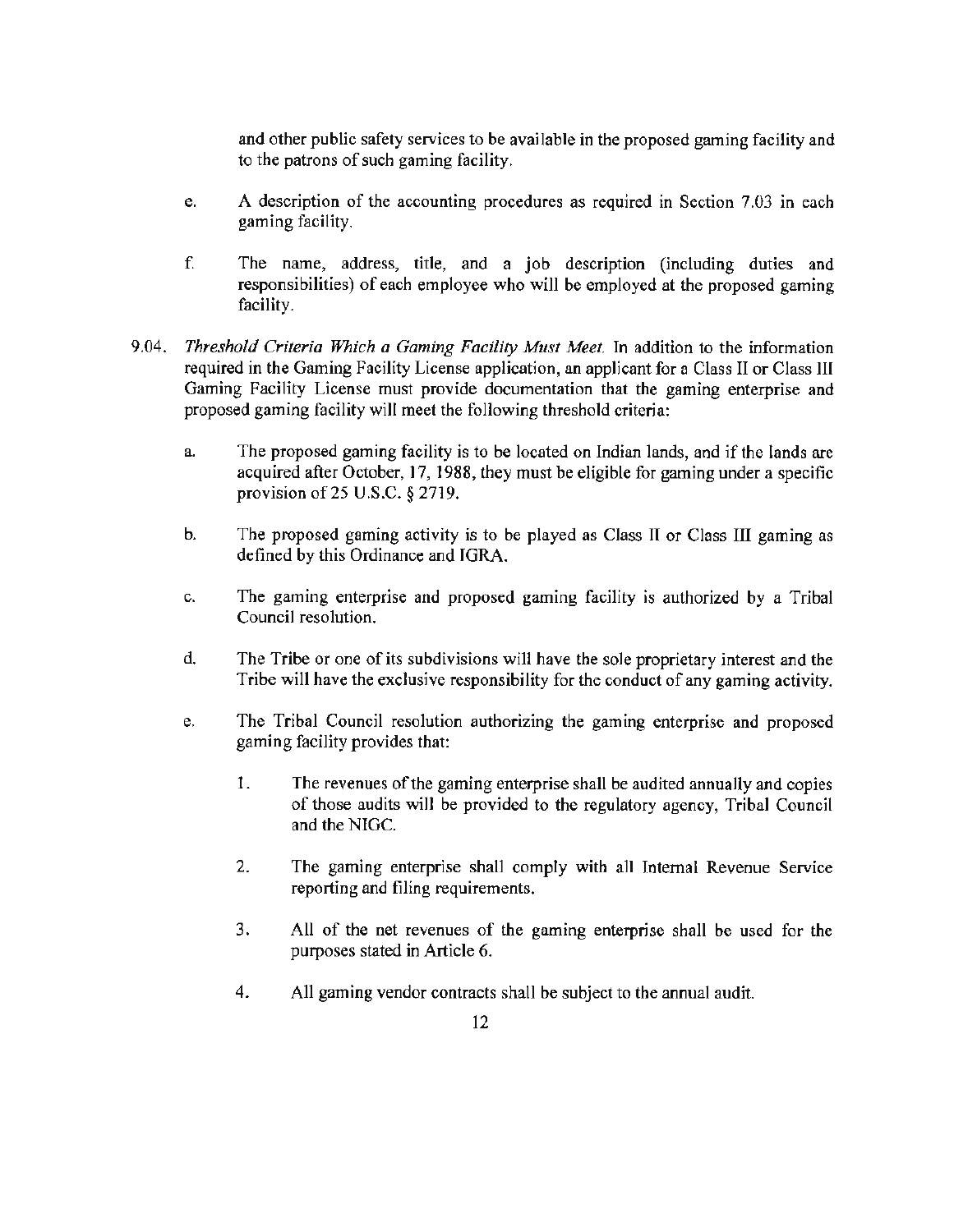- 5. The construction or maintenance of the gaming facility and the operation of the proposed gaming facility shall be conducted in a manner that adequately protects the environmental, health, and safety of the general public or employees.
- 6. Any management contract between the Tribe and a principal has been approved by the Tribal Council and the NIGC.
- 7. The gaming enterprise shall pay to the NIGC such fees as Federal law may require.
- 8. In the event that Class III gaming is proposed, such gaming meets all other criteria established by the Compact, Federal and Tribal laws and regulations.
- 9. The gaming enterprise shall comply with Tribal, Federal and State revenue laws relating to gaming and non-gaming activities and shall collect, report and remit all taxes required under such laws.
- 10. The gaming enterprise shall comply with the duties imposed upon casinos by Title 31 of the United States Code.

## 9.05. *Gaming Facility License Application Procedures.*

- a. Upon receipt of a complete application for a Gaming Facility License for any Class II or Class III gaming facility, the regulatory agency shall:
	- 1. Review the proposed Gaming Facility License application to ensure that all threshold criteria required by this Ordinance is met.
	- 2. Ensure that all Gaming Employees of the gaming enterprise possess a valid and current license.
	- 3. Ensure that the gaming enterprise has provided the regulatory agency with a list of all individuals employed by the gaming enterprise.
	- 4. Review and approve the accounting procedures to be used in the gaming enterprise, or as may be necessary at the gaming facility if more than one gaming facility is licensed by the regulatory agency.
	- 5. Review and approve the layout of all table games, card games, gaming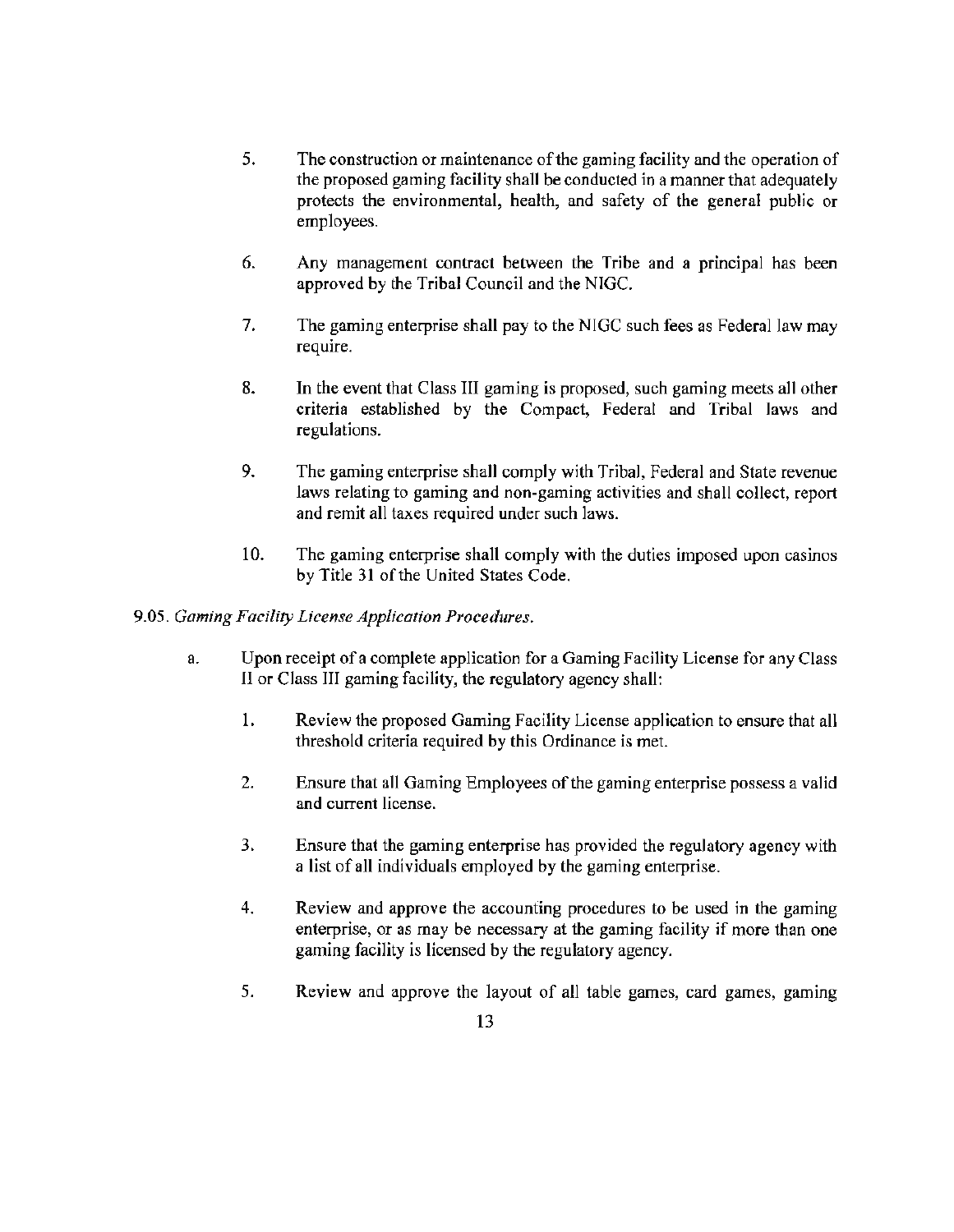devices and surveillance systems for the gaming facility, including any instructions, procedures, internal controls or other documents related to the layout of games and any instructions, policies, procedures, internal controls or other documents related to surveillance systems.

- 6. Review and approve the plan for the protection of public safety and the physical security of patrons of the gaming facility.
- 7. Review all aspects of the proposed gaming facility to ensure that it will be in compliance with the provisions of the Compact, Federal and Tribal Laws and regulations.
- b. The regulatory agency shall approve the Gaming Facility License application within forty-five (45) calendar days following the receipt of a complete application unless the regulatory agency believes, based upon reasonable evidence, that gaming will be operated at the proposed gaming facility in violation of Tribal, Federal or other applicable law or the terms and conditions of the Compact.
- c. If the regulatory agency denies an application for a Gaming Facility License, the regulatory agency shall, within seven (7) calendar days, notify the applicant of the specific reasons for such denial and a description of any corrective actions which the regulatory agency determines will cure the deficiencies which resulted in denial of the application.
- 9.06. *License Application Fees.* The license application and renewal fee shall be as set forth in the Gross Gaming Revenue Tax Ordinance.
- 9.07. *Terms of License.* A Class II and Class III Gaming Facility License shall be valid for a period of twenty-four (24) months from the date of issuance.
- 9.08. *Posting of Licenses.* The Gaming Facility License must be posted in a conspicuous location at all times on the premises of each gaming facility. If the gaming enterprise conducts gaming at more than one location, the gaming enterprise must obtain and post a separate license for each gaming facility.
- 9.09. *Gaming Facility License Renewals.* 
	- a. Each Gaming Facility License must be renewed biennially. A renewal fee shall be required for each Class JI or Class III Gaming Facility License in accordance with the Section 9.06.
	- b. In order to obtain a renewal of a license, the gaming enterprise shall submit a written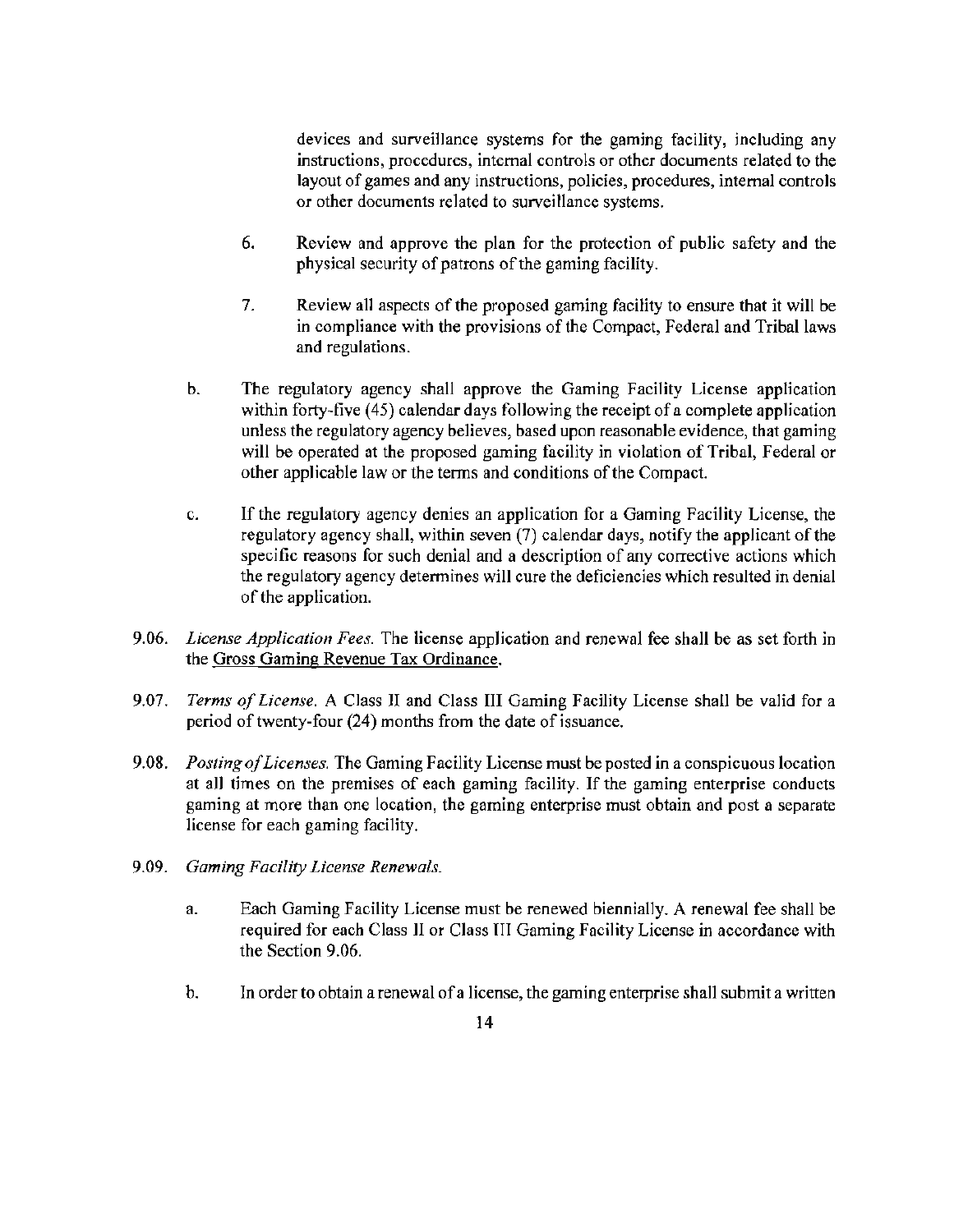renewal application to the regulatory agency on the fonn provided by the regulatory agency. No renewal application shall be approved until the Annual Report required by Section 9.10 have been filed.

- c. All renewal applications submitted shall be approved within forty-five (45) calendar days or less unless the regulatory agency believes, based on reasonable evidence that the gaming enterprise has been or will be operated in violation of Tribal, Federal or other applicable law or the terms and conditions of the Compact.
- d. If the regulatory agency denies a renewal application for a Gaming Facility License, the regulatory agency shall, within seven (7) calendar days, notify the applicant of the specific reasons for such denial and a description of any corrective actions that the regulatory agency determines will cure the deficiencies which resulted in denial of the application.
- 9.10. *Annual Reports.* Each gaming enterprise which possesses a Class JI or Class Ill Gaming Facility License must file an Annual Report with the regulatory agency and the Tribal Council between the  $15<sup>th</sup>$  and the last day of June of each year which shall include, at a minimum, the following information:
	- a. The name, address and telephone number of the gaming enterprise and at each gaming facility;
	- b. The names, addresses and titles of all of the current General Managers of the gaming enterprise and at each gaming facility;
	- c. A description of the gaming activities of the gaming enterprise for each gaming facility, including, but not limited to:
		- 1. the number and type of table games, card games, and gaming devices operated which shall include all Class 11 gaming activities; and
		- 2. the number of days and hours of operation; and
		- 3. the total gross sales during the reporting period(s).
	- d. A written executive summary of any material changes anticipated or proposed in the gaming activities of the gaming enterprise for each gaming facility, including any changes in its instructions, procedures, policies, intemal controls, rules, health, environmental, public safety/security plan, layout of the games or surveillance systems, or other documents related to activities in the gaming facility or of the gaming enterprise;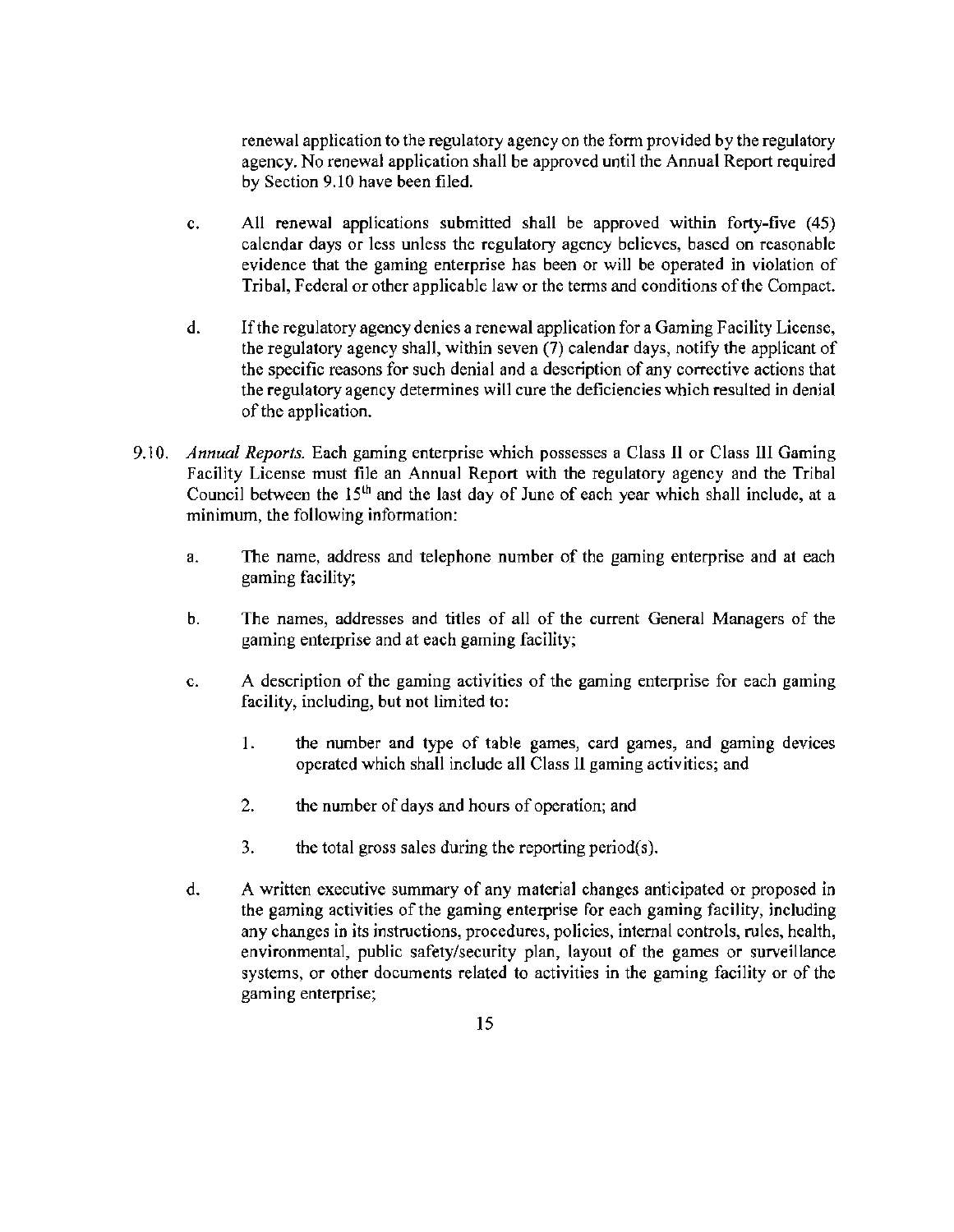- e. Capital budget plan identifying what was expended dming the prior twelve (12) months and what is planned for the next twelve (12) months;
- f. The name and addresses of the person who will be designated as a contact person for service of process, notice and other official correspondence from the regulatory agency over the next year for each gaming facility;
- g. A swom statement that the gaming enterprise has complied with all Federal, State and Tribal laws relating to the health, safety and welfare of the public and employees along with copies of any controlling policies;
- h. Written proof that the gaming enterprise has paid to the NIGC such fees as federal law may require it to pay and will continue to do so;
- 1. A sworn statement that the gaming enterprise has complied with the Internal Revenue Codes and regulations, including written notice of customer winnings, and a statement that the gaming enterprise shall continue to obey all Tribal and Federal laws and shall hold the regulatory agency and the Tribe harmless for failure to do so;
- J. A verified copy of the last annual audited financial report following the end of the gaming enterprise's last fiscal year as well as an executive summary comparing the financial results to the prior year;
- k. The number of full-time equivalent people, on an annualized basis, employed by the gaming enterprise at each gaming facility during the past twelve (12) months, together with a projection of the number of fuH-tirne equivalent people who are expected to be employed during the next license period;
- I. A sworn statement that the gaming enterprise and all of its employees continue to consent to Tribal Court jurisdiction and service of process in all matters arising from the conduct of gaming activity. The required sworn statement shall be provided based on the consent given by applicants as per Section 10.03 (q).
- m. A sworn statement that the gaming enterprise has complied with the Bank Secrecy Act of the United States Code.

## Article 10. Employee Licensing.

10.01. *General* - *Category of Employees; License Requirements.* There is one category of employees under purview of this Ordinance – Gaming Employees (Key Employees or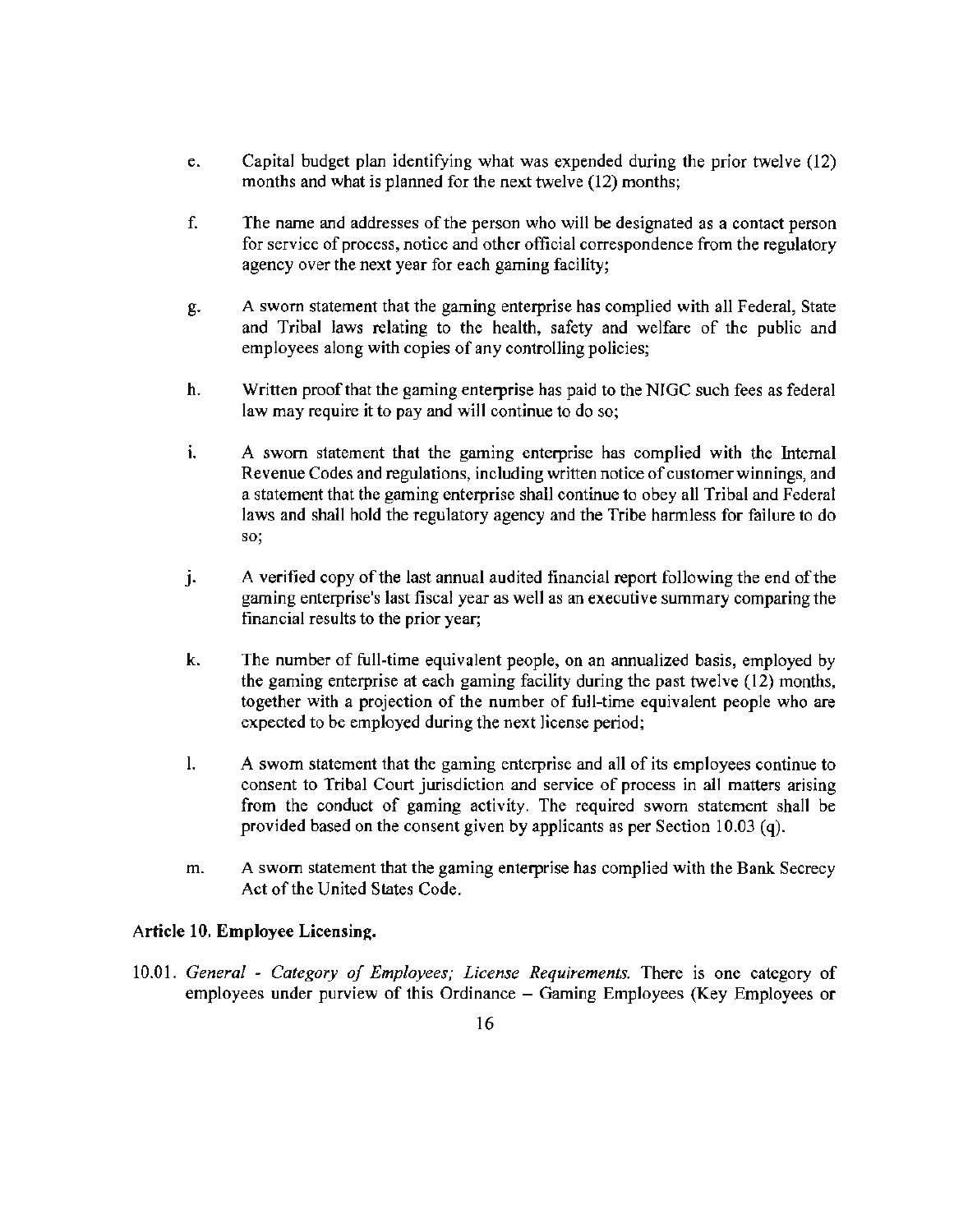Primary Management Officials).

- 10.02. *Gaming Employees*. Employees of the gaming enterprise who perform gaming activities as part of their defined job descriptions (including duties and responsibilities) are considered Gaming Employees.
	- a. *General.* The gaming enterprise shall be required to maintain a list of Gaming Employees, their positions, and a copy of all job descriptions (including duties and responsibilities) on file with the regulatory agency. VoJuntary relinquishment of a Gaming License will not preclude the regulatory agency from addressing license issues that occurred during the time the licensee held a license.
	- b. *Specific Disqualifying Circumstances*. The regulatory agency shall not grant a license to any applicant for a Gaming Employee License who:
		- 1. Is a member of the Tribal Council, the Ogema, a Judge or Appellate Judge on the Tribal Court, the prosecutor, or a law enforcement officer of the Tribe. This subsection shall not apply to members of the Tribal Council or a Tribal Ogema sitting on an oversight body established by Tribal law to provide oversight to a gaming enterprise.
		- 2. Is under the age of eighteen (18); or
		- 3. Has been convicted of or entered a plea of guilty or no contest to a gambling-related offense, fraud or misrepresentation. The terms "fraud or misrepresentation" shall mean a criminal offense committed in Michigan or any other jurisdiction, involving theft, fraud or misrepresentation, which is a felony or would be a felony if committed in Michigan, and which was committed as an adult or prosecuted as an adult offense, and which has not been effectively removed from the employee's criminal record by executive pardon, state court order, or operation of law; or
		- 4. Has been convicted of or entered a plea of guilty or no contest to any offense not specified in paragraph  $(3)$  within the immediately preceding five years; this provision shall not apply if that person has been pardoned by the Governor of the State where the conviction occurred or, if a Tribal member, has been determined by the regulatory agency to be a person who is not likely again to engage in any offensive or criminal course of conduct and the public good does not require that the applicant be denied a gaming employee license. The term "any offense" shall mean any criminal offense not described in paragraph (3), whether committed in Michigan or any other jurisdiction, that is, or would be, a crime under the provisions of the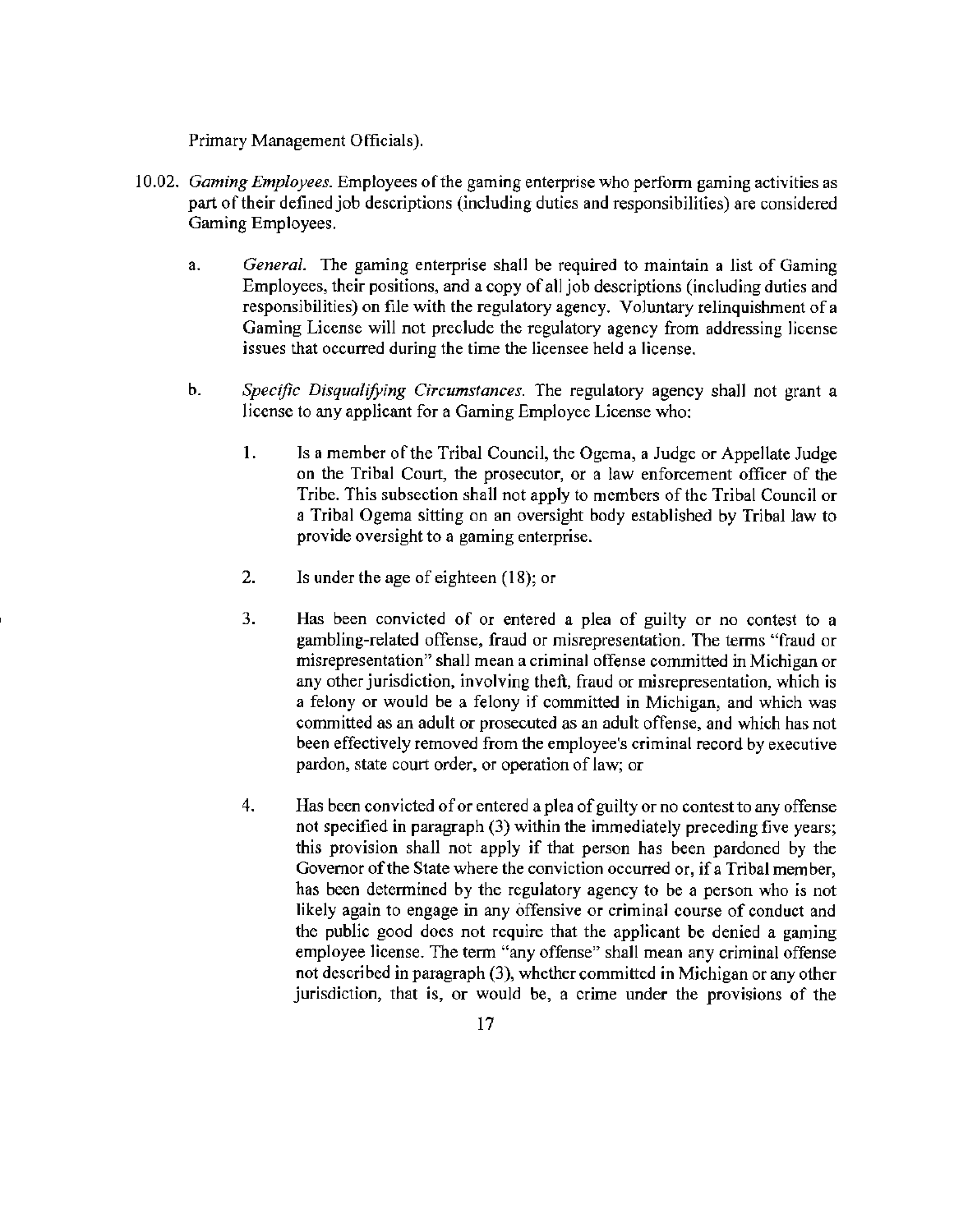Michigan Penal Code, Act 328 of the Public Acts of 1931, as amended being MCL 750.1 to 750.568, or the controlled substances provisions of the Public Health Code, Act # 68 of the Public Acts of 1978, as amended, being MCL 333.7101 to 333.7545, or any other criminal offense not included within the scope of paragraph (3) involving theft, dishonesty, fraud or misrepresentation arising under the law of Michigan or another state or jurisdiction, that was committed as an adult or prosecuted as an adult offense, and which has not been effectively removed from the employee's criminal record by executive pardon, state court order, or operation of law; or

- 5. Is detennined by the regulatory agency to have participated in organized crime or unlawful gambling or whose prior activities, criminal records, reputation, habits, and/or associations pose a threat to the public interest or to the effective regulation and control of gaming, or create or enhance the dangers of unsuitable, unfair, or illegal practices, methods and activities in the conduct of gaming or to the carrying on of the business and financial arrangements incidental to the conduct of gaming; or
- 6. Has knowingly and willfully provided materially false and misleading statements or information to the regulatory agency or refused to respond to questions and/or requests for information asked by the regulatory agency specifically related to the person's eligibility to obtain or retain a license; or
- 7. Has been convicted of any offense related to sexual crimes or criminal sexual conduct where the perpetrator was convicted as an adult at the time the crime was committed, and/or is registered in any jurisdiction's list of sexual offenders; or
- 10.03. *Application for a Gaming Employee License.* The regulatory agency shall require each potential employee to submit an application to the regulatory agency on the form and in the manner required by the regulatory agency. The application shall clearly identify whether the applicant is applying for a Key Employee or Primary Management Official License. The application shall include all of the following information:
	- a. Full name, other names used (oral or written), Social Security Number(s), date of birth, place of birth, citizenship, gender, and all languages (spoken or written);
	- b. Currently and for the previous five (5) years:
		- I. business and employment positions held; and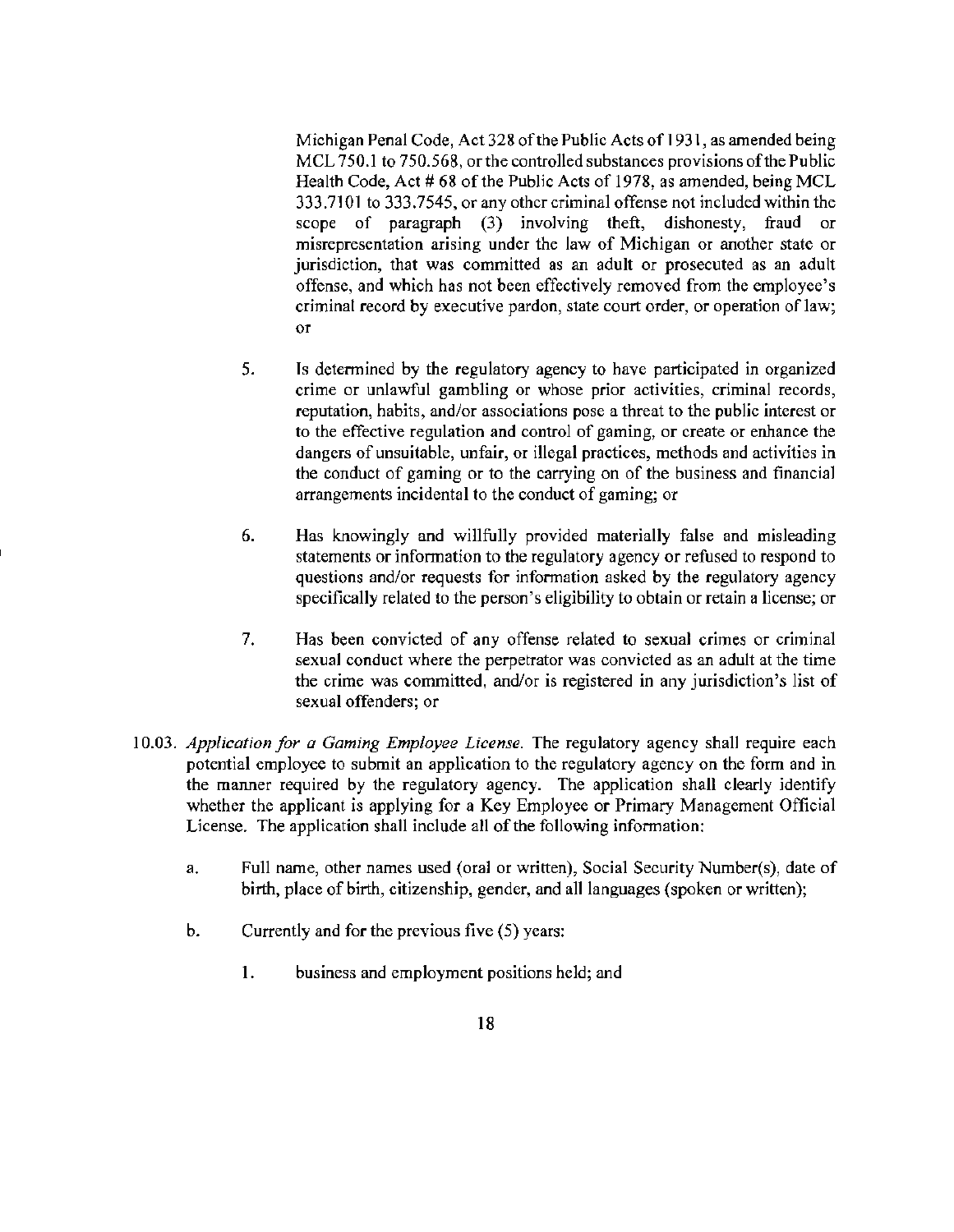- 2. ownership interests in those businesses; and
- 3. business and residence addresses; and
- 4. Driver's License Number.
- c. The names and current addresses of at least three (3) personal references, including one personal reference who was acquainted with the applicant during each period of residence listed under Section 10.03 (b);
- d. Current business, residence telephone numbers, and all cell phone numbers;
- e . A description of any existing and previous gaming or other business relationships with any Indian tribe, including any ownership interests in the business;
- f. A description of any existing and previous business relationships with the gaming industry generally, including ownership interests in those businesses;
- g. The name and address of any licensing or regulatory agency with which the person has filed an application for a license, permit, or certification related to gaming; the current status of the application; and whether or not such license, permit, or certification was granted;
- h. For each felony for which there is an ongoing prosecution or a conviction, the charge, the name and address of the court involved, and the date of disposition, if any;
- 1. For each misdemeanor conviction or ongoing misdemeanor prosecution (excluding minor traffic violations) within ten  $(10)$  years of the date of the application, the name and address of the court involved and the date of disposition, if any;
- j. For each criminal charge (excluding minor traffic charges), whether or not there is a conviction, if such criminal charge is within ten (10) years of the date of the application and is not otherwise listed pursuant to paragraph (h) or (i) of this Section, the criminal charge, the name and address of the court involved, and the date and disposition, if any;
- k. The name and address of any licensing or regulatory agency with which the person has filed an application for a business or occupational license or permit, whether or not such license or pennit was granted;
- I. A list of any previous or existing business relationships with/in the gaming industry,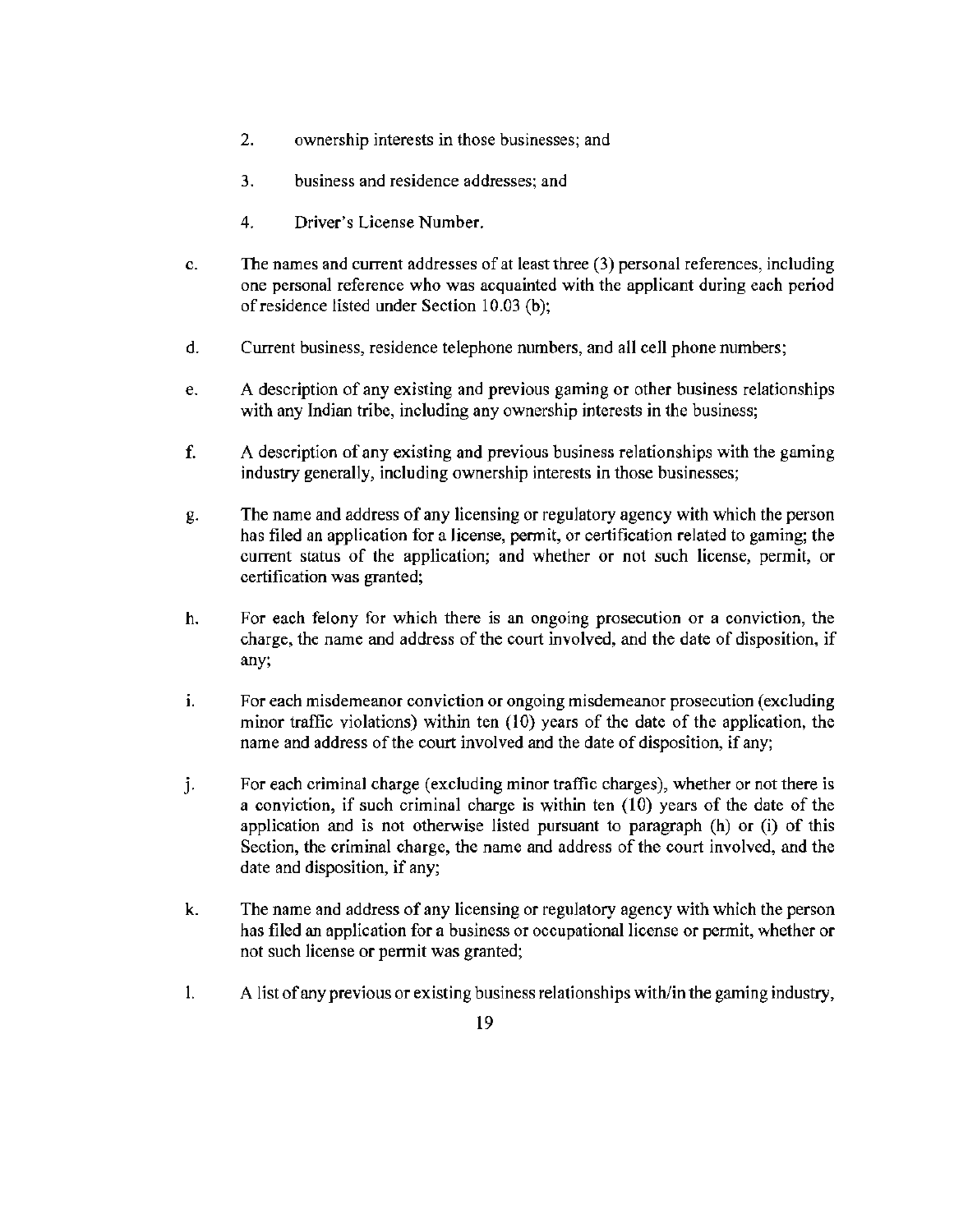including with any Tribes with gaming operations to include the name and address of the entity along with contact information.

- m. One (1) piece of valid identification that includes a photograph and one (1) other form of identification (Social Security Card, birth certificate or passport) that allows the regulatory agency to verify the applicant's identity
- n. A list of all professional or business licenses the applicant has applied for, whether or not those licenses where granted and the name, address and phone number of the regulatory agency involved;
- o. A sworn statement that to the best of his/her knowledge the applicant or any member of his immediate family does not have a past or current financial interest, other than a salary interest, in any gaming enterprise anywhere. If the applicant has an immediate family member or member of his/her household who has such a relationship, the applicant shall fully disclose his/her name and the nature of the relationship;
- p. Written permission giving the regulatory agency the right to investigate the applicant's background, including criminal records, civil and criminal judgments and credit history;
- q. Each application shall be accompanied by a sworn statement that the applicant will submit to the jurisdiction of the Tribe and the Tribal Court, if licensed;
- r. For all appJications for licensure, fingerprints shall be taken by the regulatory agency and will then be forwarded to the NIGC for processing through the Federal Bureau of Investigation (FBI) and the National Criminal Infonnation Center to determine the applicant's criminal history, if any;
- s. Other information required by the regulatory agency rules or regulations.
- t. For all applications for licenses for General Managers or other Primary Management Officials, a complete financial statement and/or income tax records showing all sources of income for the previous three years, and assets, liabilities, and net worth as of the date of the application.

## 10.04. *Application Forms* - *Notices.*

a. *Privacy Act Notice.* The following notice shall be placed on the application form for an employee license so that it can be read before that form is filled out by an applicant: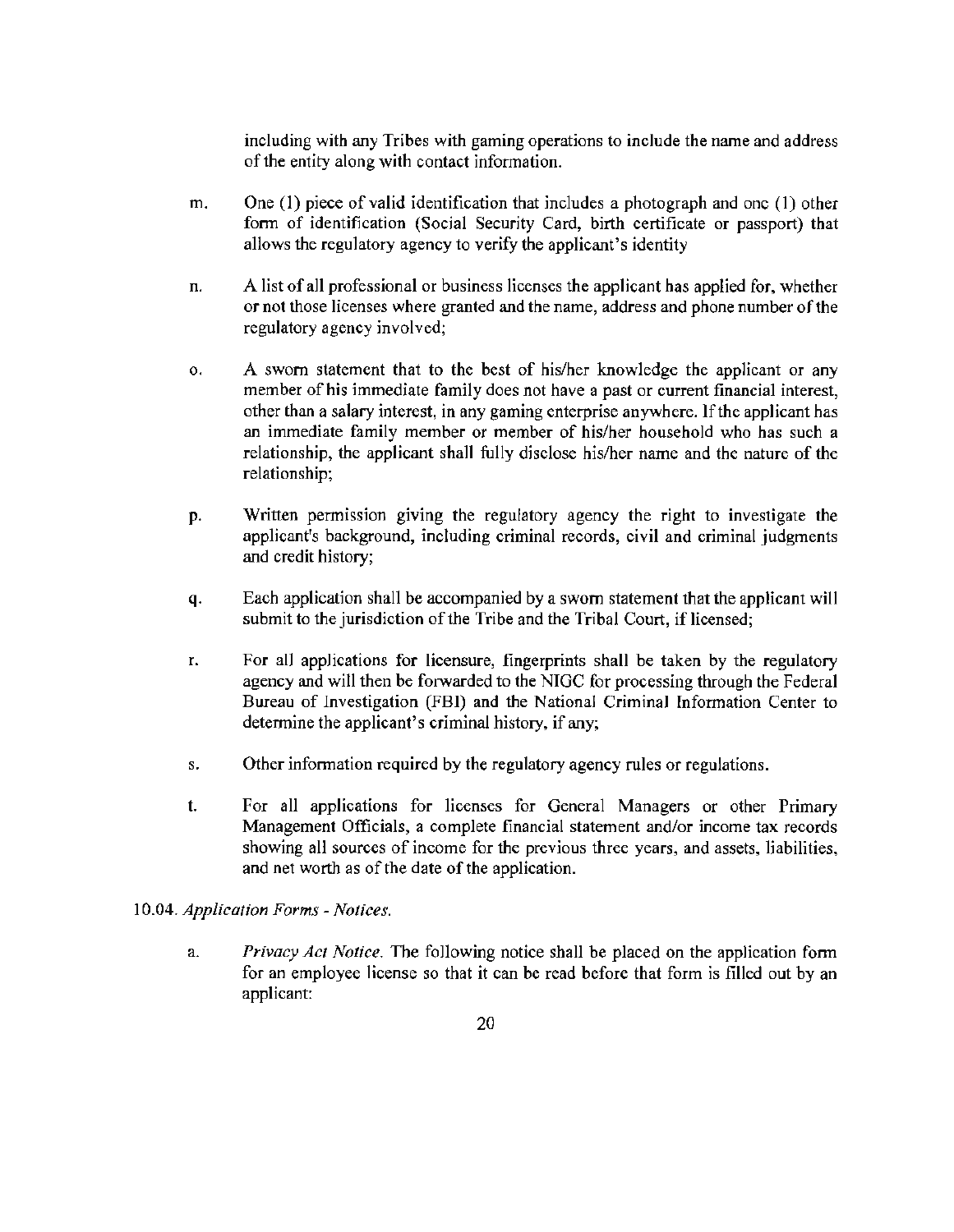"In compliance with the Privacy Act of 1974, the following information is provided: Solicitation of the information on this form is authorized by 25 U.S.C. § 2701 *et seq.* The purpose of the requested information is to detennine the eligibility of individuals to be granted a gaming license. The information will be used by the Tribe's regulatory agency and the National Indian Gaming Commission members and staff who have need for the information in the performance of their official duties. The information may be disclosed by the Tribe or the NIGC to appropriate Federal, Tribal, State, local, or foreign law enforcement and regulatory agencies when relevant to civil, criminal or regulatory investigations or prosecutions or when pursuant to a requirement by a Tribe or the National Indian Gaming Commission in connection with the issuance, denial or revocation of a gaming license, or investigations of activities while associated with a Tribe or a gaming operation. Failure to consent to the disclosures indicated in this notice will result in a tribe's being unable to license you for a primary management official or key employee position. The disclosure of your Social Security Number (SSN) is voluntary. However, failure to supply a SSN may result in errors in processing your application."

b. *False Statements Notice.* The following additional notice shall be placed on the application form for a Key Employee or a Primary Management Official so that it can be read before that form is filled out by an applicant:

"A false statement on any part of your license application may be grounds for denying a license or the suspension or revocation of a license. Also, you may be punished by fine or imprisonment (U.S. Code, Title 18, §1001)."

- 10.05. *Burden of Proof on Employee License Applicants.* It is the detetmination of the Tribe that the public interest in the integrity of gaming is such that the burden of proof to establish fitness or eligibility to obtain or maintain a Gaming Employee License shall be upon the applicant or licensee, as the case may be.
- 10.06. *Background Investigation.* The regulatory agency shall conduct, or cause to be conducted, an investigation sufficient to make a determination under this Article of all Gaming Employee License applicants. In conducting a background investigation, the regulatory agency shall keep confidential the identity of each person interviewed in the course of the investigation and shall maintain in a confidential manner the information obtained. Such information may be released to the Tribal Court in the event of an appeal of a licensing decision. The background investigation must be sufficient to allow the regulatory agency to make an eligibility determination under Section 10.07 of this Ordinance and shall consist of at least the following:
	- a. The regulatory agency shall make an attempt to contact each personal and business reference provided in the application to verify the accuracy of the other information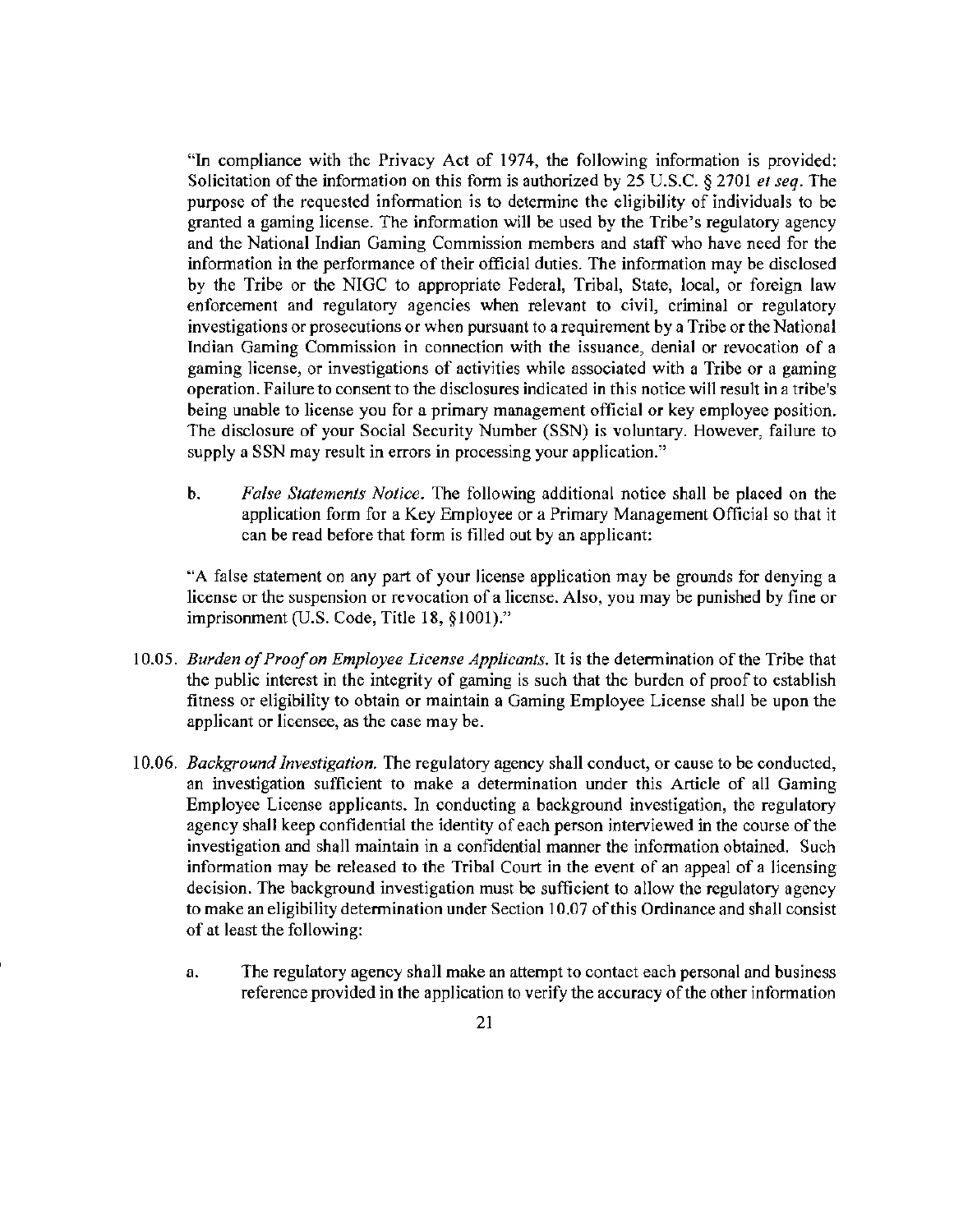presented.

- b. The criminal background of each applicant for a Gaming Employee License shall be investigated by obtaining infonnation concerning the applicant from law enforcement where the applicant has resided and submitting impressions of the applicant's fingerprints, taken under Section  $10.03(r)$ , to the Federal Bureau of Investigation Criminal Information Center, and any other law enforcement agency that the regulatory agency deems appropriate, requesting a criminal history report. The vital information which may be provided to identify the applicant may include: the applicant's full name, any other names used by the applicant, date and place of birth, citizenship, Driver's License Number(s), Social Security Number, and a physical description.
- c. With respect to applicants for a Primary Management Official's application for a Gaming Employee License, the regulatory agency shall also investigate and verify the accuracy of financial infonnation provided by the applicant by contacting banks, other financial institutions or other sources as deemed necessary. The regulatory agency shall also obtain a Credit Bureau Report on the applicant which shall be updated annually.
- d. The regulatory agency shall attempt to complete the background investigation described in this Section within thirty (30) calendar days following receipt of a complete application.
- e. The regulatory agency may contract with private, municipal, State, and/or Federal investigation agencies to perform the required background and/or criminal history investigations.

#### 10.07. *Eligibility Determination.*

- a. Before a license is issued to a Key Employee or Primary Management Official, the regulatory agency shall make a finding concerning the eligibility of that person for receiving a Gaming Employee License by reviewing the applicant's prior activities, criminal record, if any, and reputation, habits and associations.
- b. If the regulatory agency, in applying the standards adopted in this Ordinance, determines that licensing the person poses a threat to the public interest or to the effective regulation of gaming, or creates or enhances the dangers of unsuitable, unfair or illegal practices, methods and  $\ell$  or activities in the conduct of gaming, it shall not license that person in a Key Employee or Primary Management Official position.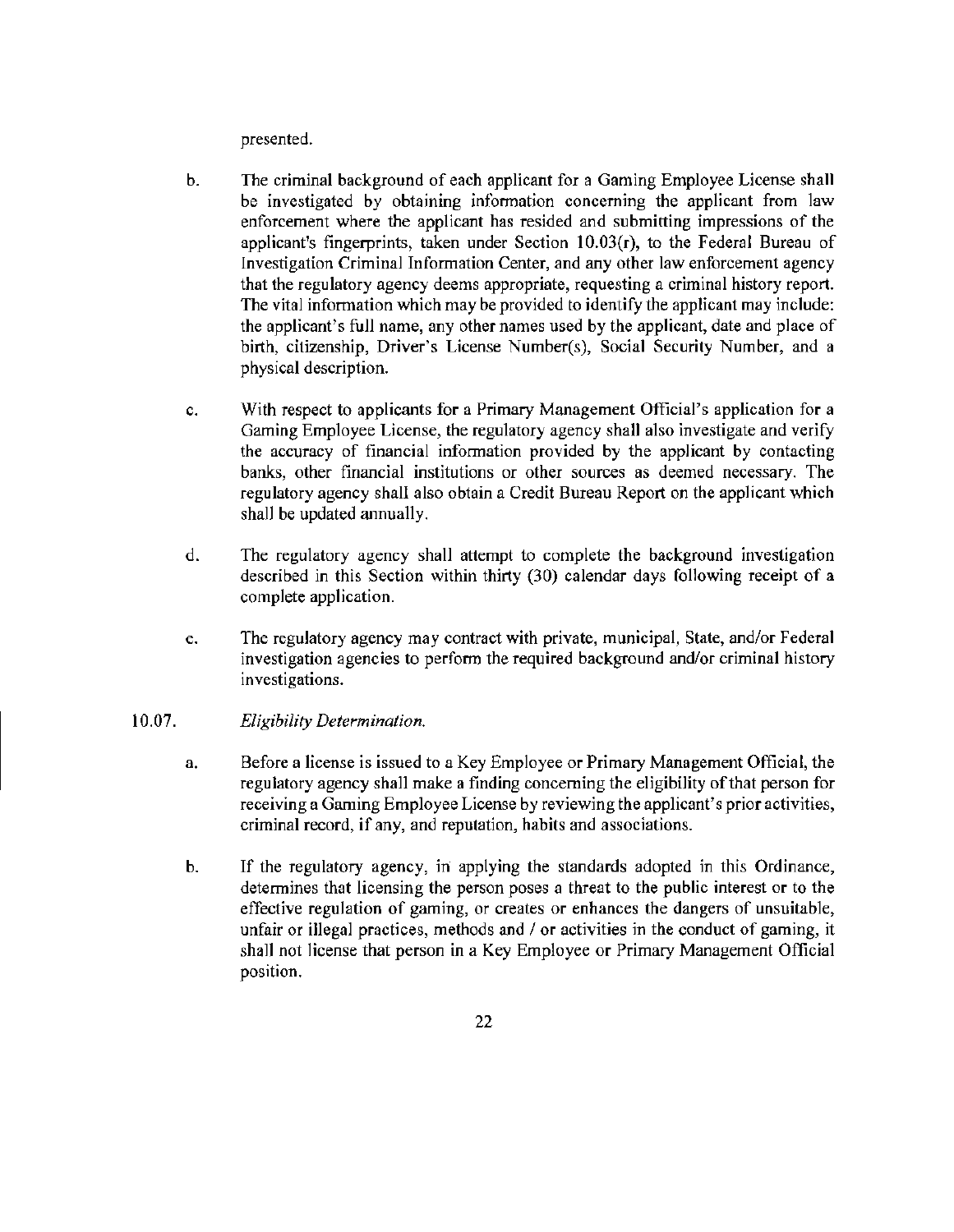c. Copies of the Eligibility Determination shall be included with the Notice of Results that must be submitted to the NIGC before the licensing of Key Employee or a Primary Management Official.

## 10.08. *Action on Applications for a Gaming Employee License.*

- a. Within fifteen (15) calendar days following the completion of the background investigation(s) described in this Article, the regulatory agency shall review the application, the results of background investigation, the criminal history reports, and financial report, if required, to determine if the applicant qualifies for the license applied for.
- b. If the regulatory agency determines that an applicant qualifies on a preliminary basis pursuant to Section 8.05 for the issuance of a license, then the regulatory agency may issue a temporary license to the applicant. A temporary license shall not be valid for more than thirty (30) calendar days from the date of issuance.
- c. The regulatory agency shall create and maintain an Investigative Report for each background investigation of a Key Employee or Primary Management Official which shall include the following information:
	- I. Steps taken in conducting the investigation; and
	- 2. Results obtained; and
	- 3. Conclusions reached; and
	- 4. The basis for those conclusions.
- 10.09. *Notice of Results.* Before issuing a license to a Key Employee or Primary Management Official , the regulatory agency shall prepare a Notice of Results on the applicant's background investigation to submit to the NIGC. The Notice of Results must be submitted to the NJGC no more later than sixty (60) calendar days after the applicant begins working for the Tribe. The Notice of Results shall include, at a minimum, all of the following information:
	- a. The applicant's name, date of birth and Social Security Number; and
	- b. The date on which the applicant began, or will begin, working as a Key Employee or Primary Management Official; and
	- c. A summary of information presented in the investigative report, including: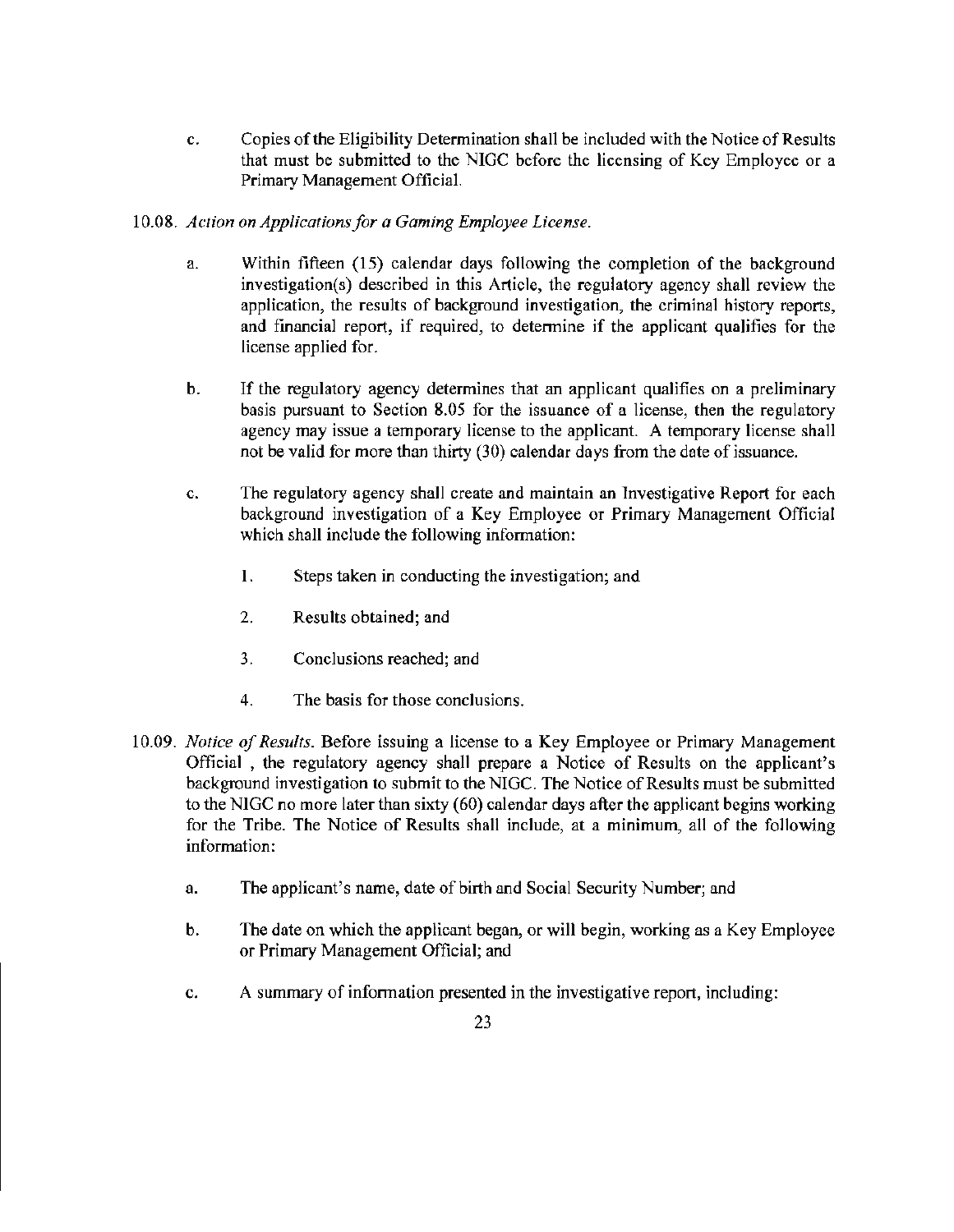- 1. Licenses that have been previously denied; and
- 2. Gaming Licenses that have been revoked, even if subsequently reinstated; and
- 3. Every known criminal charge brought against the applicant within the last 10 years of the date of the application; and
- 4. Every felony offense of which the applicant has been convicted or any ongoing prosecution.
- d. A copy of the Eligibility Detennination made in accordance with Section 10.07.
- 10.10. *Granting Gaming Licenses.* All Key Employees and Primary Management Officials of any gaming enterprise must have an Employee Gaming License issued by the regulatory agency. The regulatory agency may license a Key Employee or Primary Management Official according to the following:
	- a. The regulatory agency submitted a Notice of Results of the applicant's background investigation to the NIGC, according to Section 10.09.
	- b. The regulatory agency notifies the NIGC of the issuance of the license within thirty (30) calendar days of issuance.
	- c. The gaming enterprise shall not employ an individual in a Key Employee or Primary Management Official position who does not have a pennanent license after ninety (90) calendar days of beginning work at any gaming enterprise.
- 10.11. *Reconsideration qfter NIGC Objections.* The regulatory agency must reconsider a license application for a Key Employee or Primary Management Official if it receives a statement of itemized objections to issuing such a license from the NIGC and those objections are received within thirty (30) calendar days of the NIGC receiving a Notice of Results of the applicant's background information;
	- a. The regulatory agency shall take the NIGC's objections into account when reconsidering a license application.
	- b. The regulatory agency shall make a final determination whether to issue a license to an applicant for a Key Employee or Primary Management Official position.
	- c. lf the regulatory agency has issued a license to a Key Employee or Primary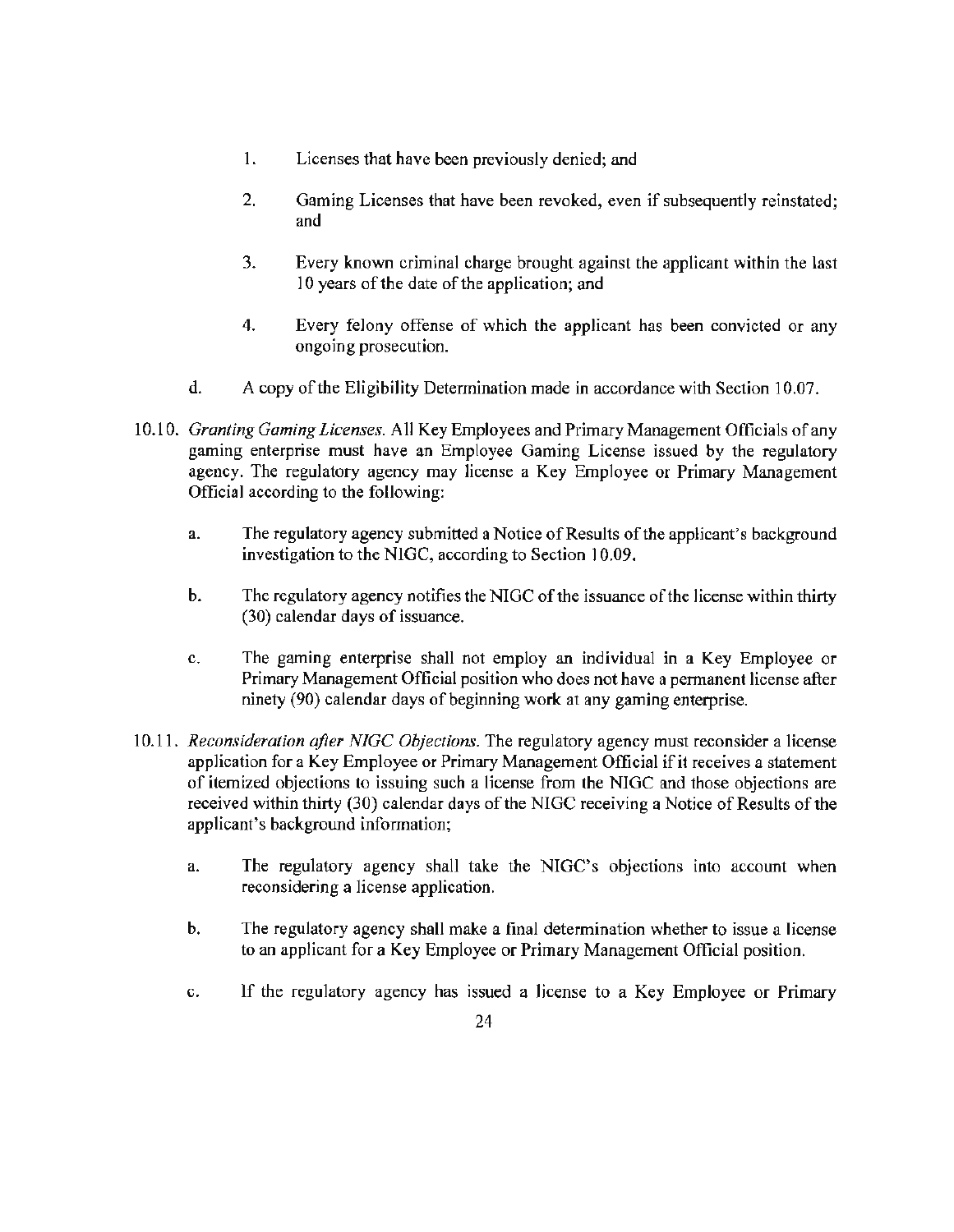Management Official before receiving the NIGC's statement of objections, notice and a hearing shall be provided to the licensee, as provided in Article 12.

d. If the regulatory agency revokes a license after reconsideration under this Section, it shall notify the NIGC and the gaming enterprise and forward copies of its Eligibility Determination and Notice of Results of the applicant's background investigation to the NIGC for inclusion in the Indian Gaming Individuals Record System.

#### 10.12. *Denying Gaming Employee Licenses.*

- a. The regulatory agency shall not license a Key Employee or Primary Management Official if it determines, in applying the standards in Section 10.07 for making a license eligibility determination, that licensing the person:
	- 1. Poses a threat to the public interest; or
	- 2. Poses a threat to the effective regulation of gaming; or
	- 3. Creates or enhances the dangers of unsuitable, unfair or illegal practices, methods and/or activities in the conduct of gaming.
- b. If the regulatory agency does not issue a license to an applicant for a Key Employee or Primary Management Official position, it shall notify the NIGC and forward copies of its Eligibility Determination and Notice of Results to the NIGC for inclusion in the Indian Gaming Individual's Record System.
- 10.13. *Licensing Period.* Any employee's license issued pursuant to this Ordinance, other than a temporary license, shall be effective for a period of one (1) year from the date of issuance and shall contain the licensee's photograph and shall state on its face the name of the emp]oyee, the gaming enterprise at which the employee is licensed to work, the type of license, the date that the license became effective and the date that it expires.
- 10.14. *Renewals.* It is the responsibility of holders of a license to file his/her renewal applications in accordance with the regulatory agency's notifications and reguJations. A holder of a license shall apply to the regulatory agency for a renewaJ sixty (60) calendar days prior to the expiration of their current license and is required to update all information contained in the original application and any subsequent renewal application(s). Under all circumstances, an employee is required to obtain a valid license prior to the expiration of any current license.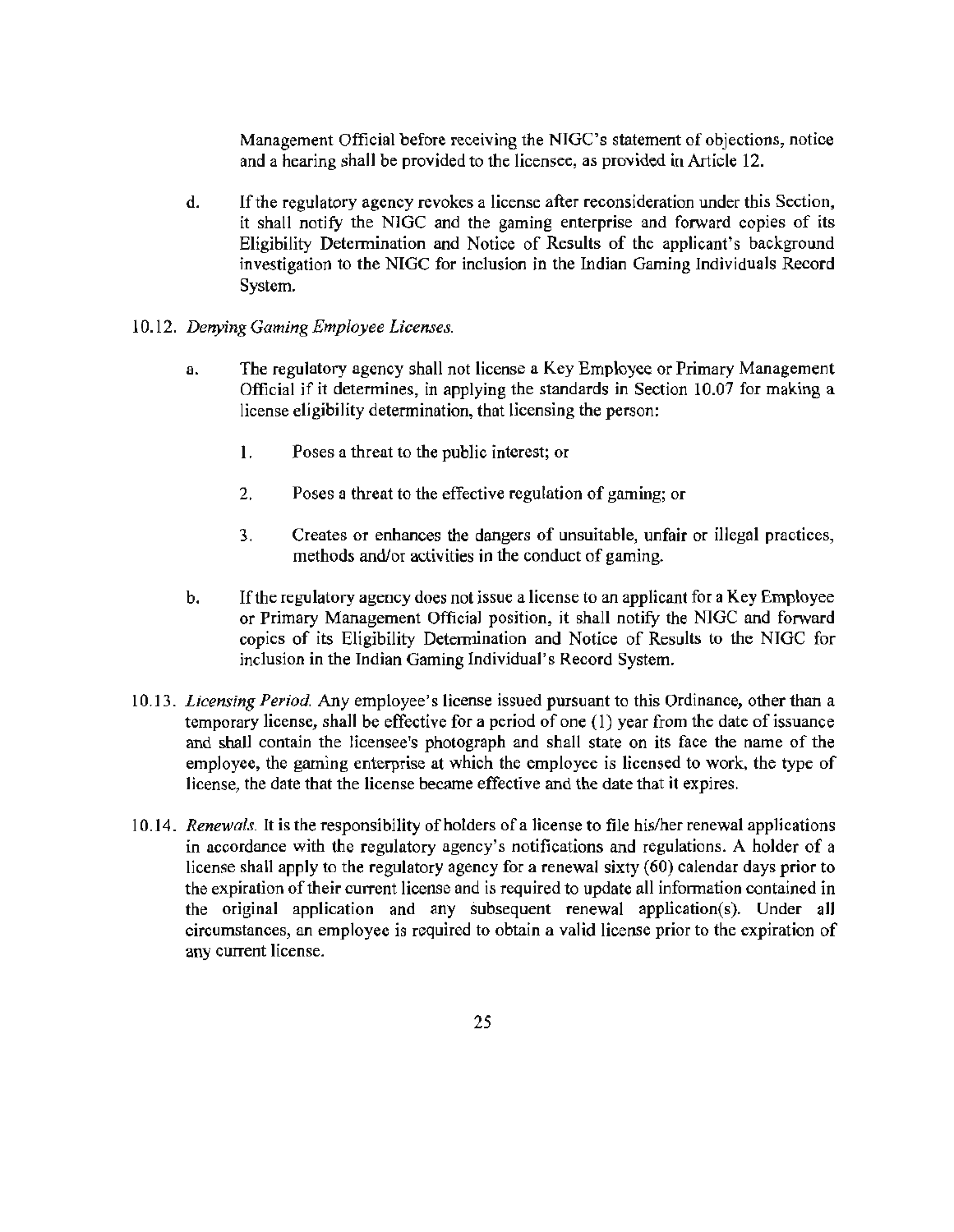- 10.15. *Requirement to Produce License upon Request.* Any person receiving a license pursuant to this Ordinance must have that Jicense on property during all working hours and must be able to produce that license upon request.
- 10.16. *Records Retention.* 
	- a. When a Key Employee or Primary Management Official is licensed by the regulatory agency, a complete application file, containing at a minimum all of the information listed in Section 10.03 (a) – (t) shall be maintained.
	- b. The regulatory agency shall retain, for no less than three (3) years from the date a Key Employee or Primary Management Official is terminated from employment with the gaming enterprise, all of the following documentation:
		- 1. Applications for licensing; and
		- 2. Investigative Reports; and
		- 3. Eligibility Determinations.

#### Article 11. Gaming Vendor License.

- 11 .01. *General.* All Gaming Vendors contracting with any gaming enterprise are required to be licensed.
- 11.02. *Gaming Vendors License.* Vendors contemplating any business with any gaming enterprise that contains any element, which includes the supply of gaming services or concessions, devices, equipment, or supplies regardless of value or proportion of the contract, are required to obtain a Gaming Vendor License. The regulatory agency shall identify appropriate levels of information and releases necessary to assure the integrity of the vendor in supplying gaming services or concessions, devices or equipment, or supplies.

#### Article 12. License Denials, Suspensions, and Revocations; Right to Appeal.

- 12.01. *Applicability.* This Article shall apply to the denial, suspension, and/or revocation of any license issued by the regulatory agency under Article 10 or 11 of this Ordinance.
- 12.02. *Hearing upon Denial of License.* Any applicant who is denied a license applied for under this Ordinance may request a hearing before the regulatory agency by written request submitted within fourteen (14) calendar days following receipt of notice of the action by the regulatory agency.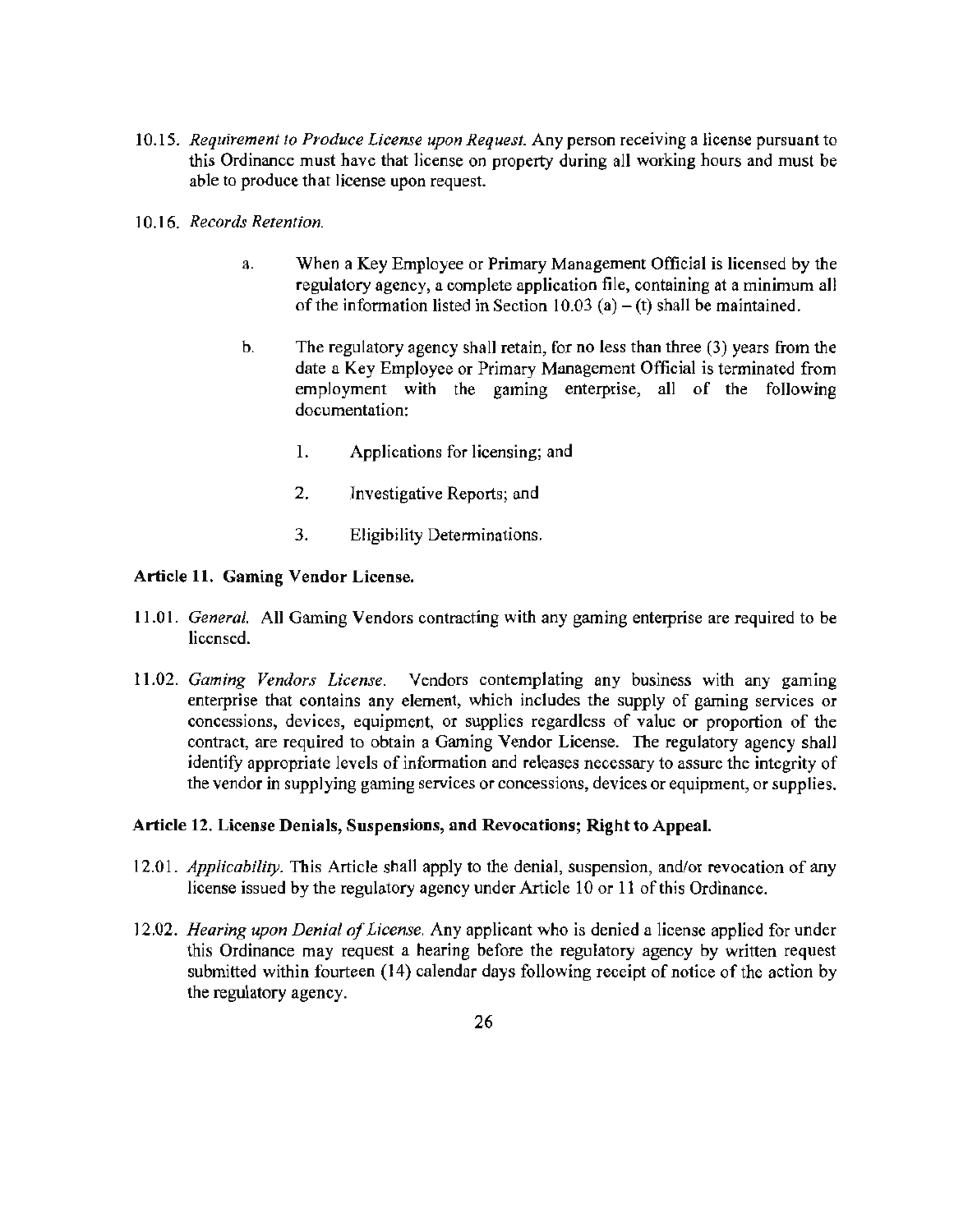- a. Within twenty-one (21) calendar days following receipt of a notice requesting a hearing, the regulatory agency shall afford the applicant an opportunity to appear and be heard before the regulatory agency, in person or with a representative or legal counsel, and to submit such evidence as the applicant deems relevant in the matter. The regulatory agency may receive evidence from the applicant or licensee, the Tribe, any gaming regulatory agency, or any person or entity that the regulatory agency deems relevant to the matter.
- b. The regulatory agency shall either affirm or reconsider its decision to deny the license within seven (7) calendar days following hearing.
- 12.03. *Suspension and/or Revocation qf License.* 
	- a. If, after issuance of a license, the regulatory agency receives and verifies information that a person licensed under this Ordinance has violated or been charged with a violation of any criminal law that disqualifies the licensee from holding a license, any provision of this Ordinance, or any regulation promulgated under this Ordinance, or is otherwise not eligible for a license, the regulatory agency shall conduct an investigation to determine whether revocation proceedings should be initiated.
	- b. The person's license shall be immediately suspended and revocation proceedings shall be initiated by serving the licensee with a written Notice of the Suspension, and proposed revocation, including notice of the time and place of the hearing, if:
		- 1. The licensee has been convicted of or pied guilty or no contest to any criminal offense that disqualifies the licensee from holding a license under applicable law or the Compact.
		- 2. The regulatory agency received a notification from the NIGC on the Key Employee or Primary Management Official.
		- 3. The licensee has been charged with any criminal offense related to gambling, fraud, theft, or other activities arising during the course of employment.
	- c. The person's license may be suspended for not more than thirty (30) calendar days pending completion of an investigation by the regulatory agency to determine whether any of the following have occurred: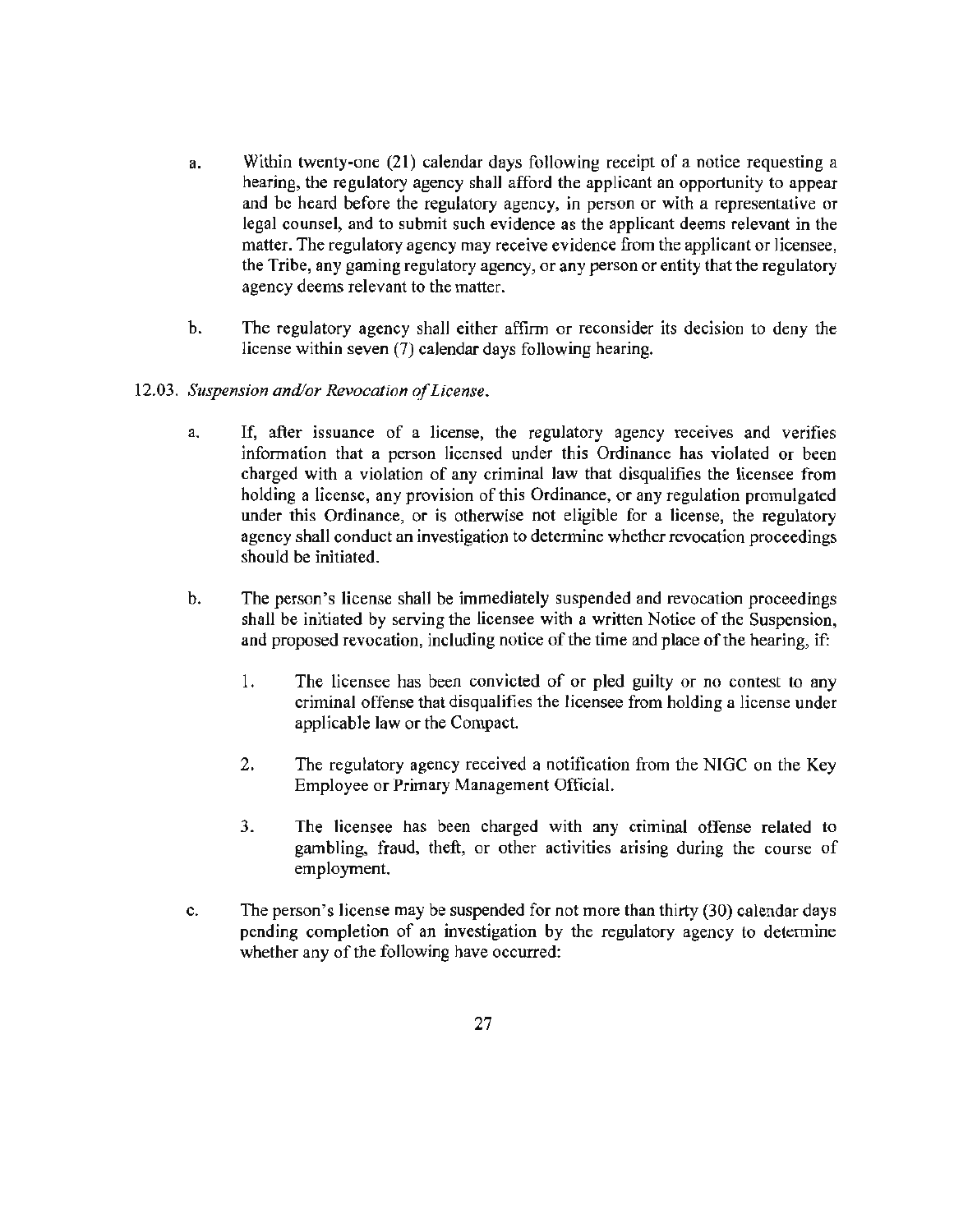- 1. The licensee has violated any gaming rule as defined in this Ordinance or any regulation promulgated under this Ordinance.
- 2. The licensee has engaged in conduct that poses a threat to the integrity of the gaming activities, the health or safety of the general public or employees at the gaming enterprise, or the assets of the Tribe.
- 3. The licensee knowingly and substantially made a materially false and misleading statement related to his/her license application.
- 4. The licensee has participated in unauthorized gaming activity whether or not regulated by this Ordinance.
- 5. The licensee has knowingly and substantially refused to comply with any lawful order of the regulatory agency or the Tribal Court.
- 12.04. *Right to Hearing before the Regulatory Agency.* In any case governed by Section 12.03(a) above, and in all cases where the regulatory agency detennines that a revocation is warranted under Section 12.03(b), the regulatory agency shall notify the licensee of the proposed revocation of the license. The notification shall be served upon the licensee and shall state the legal basis for the revocation and any evidence the regulatory agency relied upon in making its determination. The licensee shall be informed of the date and time set for the hearing, and of the licensee's right to offer sworn oral and documentary evidence to rebut the regulatory agency's determination. Any hearing scheduled in accordance with this Section shall be held within seven (7) calendar days from the date of the letter. After the hearing, the regulatory agency shall either (a) revoke; (b) reinstate the license; or (c) reinstate the license with conditions or limitations. The right to a revocation hearing under this Section vests only when a license is granted under an ordinance approved by the Chairman of the NIGC.
- 12.05. *Appeal to the Tribal Court.* Any decision of the regulatory agency to revoke a license pursuant to this Ordinance may be appealed to the Tribal Court by the licensee within fourteen (14) calendar days of the date of receipt of the regulatory agency's decision.
	- a. In all appeals before the Tribal Court, there shall be deference given by the Tribal Court to the determination of the regulatory agency as the agency charged with responsibility for interpreting its own regulations. The Tribal Court does not have authority to grant injunctive relief authorizing a return to work pending any appeal. The Tribal Court review of regulatory agency hearing detenninations is limited to interpretation and application of law or regulation. The decision of the Tribal Court shall be final.